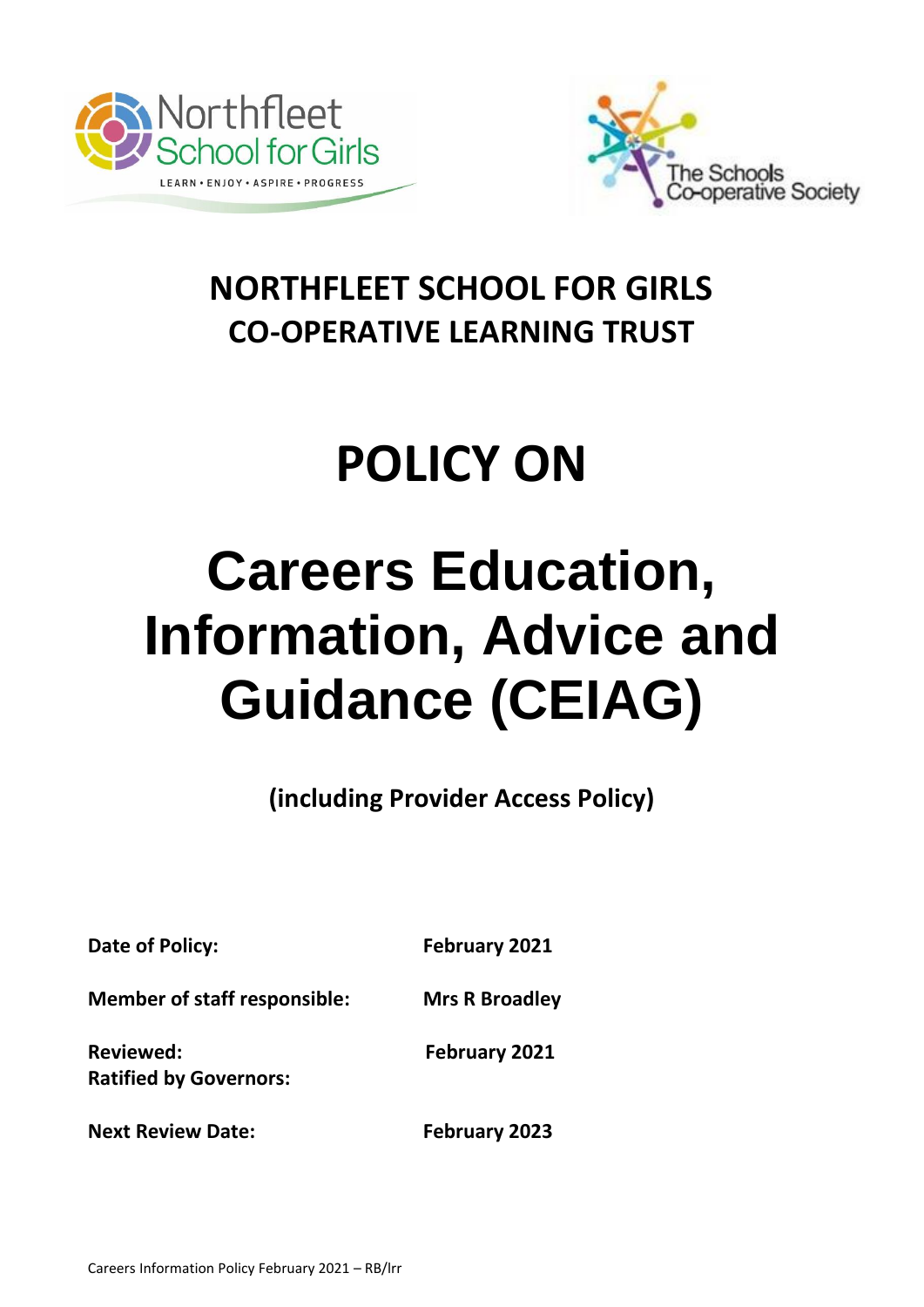#### **Rationale for Career Guidance**

Careers Guidance makes a major contribution in preparing young people for the opportunities, responsibilities and experiences of life, in order to help them make a successful transition to adulthood.

High quality Careers Guidance provision should include the following elements:

- A stable careers programme
- Learning from career and labour market information
- Addressing the needs of each pupil
- Linking curriculum learning to careers
- Encounters with employers and employees
- Experience of workplaces
- Encounters with further and higher education
- Personal Careers Guidance from a qualified adviser

These elements form the 8 Gatsby Benchmarks and are explained in more detail in Appendix 2.

The programme should also be regularly monitored, reviewed and evaluated using Compass self-audit tool and feedback from stakeholders. Student voice will also be important to ensure they believe they have access to good quality careers provision.

Good careers provision should support the wider agendas of attainment, achievement and participation in learning. At Northfleet School for Girls careers provision is an important aspect of our Dream Big Agenda (see Appendix 4).

#### **Aims**

Careers Guidance supports the school's overall vision through alignment with the School's Vision, Values and Aims. Through careers and work-related activities and employer interventions it will also:

- provide good quality independent careers advice to students which inspires them and motivates them to fulfil their potential
- provide advice and guidance which is in the best interests of the student
- encourage students to develop high aspirations and consider a broad and ambitious range of careers
- work alongside the core curriculum to link subjects to potential careers
- provide opportunities to work in partnership with employers, training providers, local colleges and others to provide opportunities to inspire students through real-life contact with the world of work
- develop enterprise and employability skills including skills for self-employment
- support inclusion, challenge stereotyping and promote equality of opportunity
- encourage students to see career development as a life-long process
- aim to keep the recorded NEET % below the set maximum threshold of 2%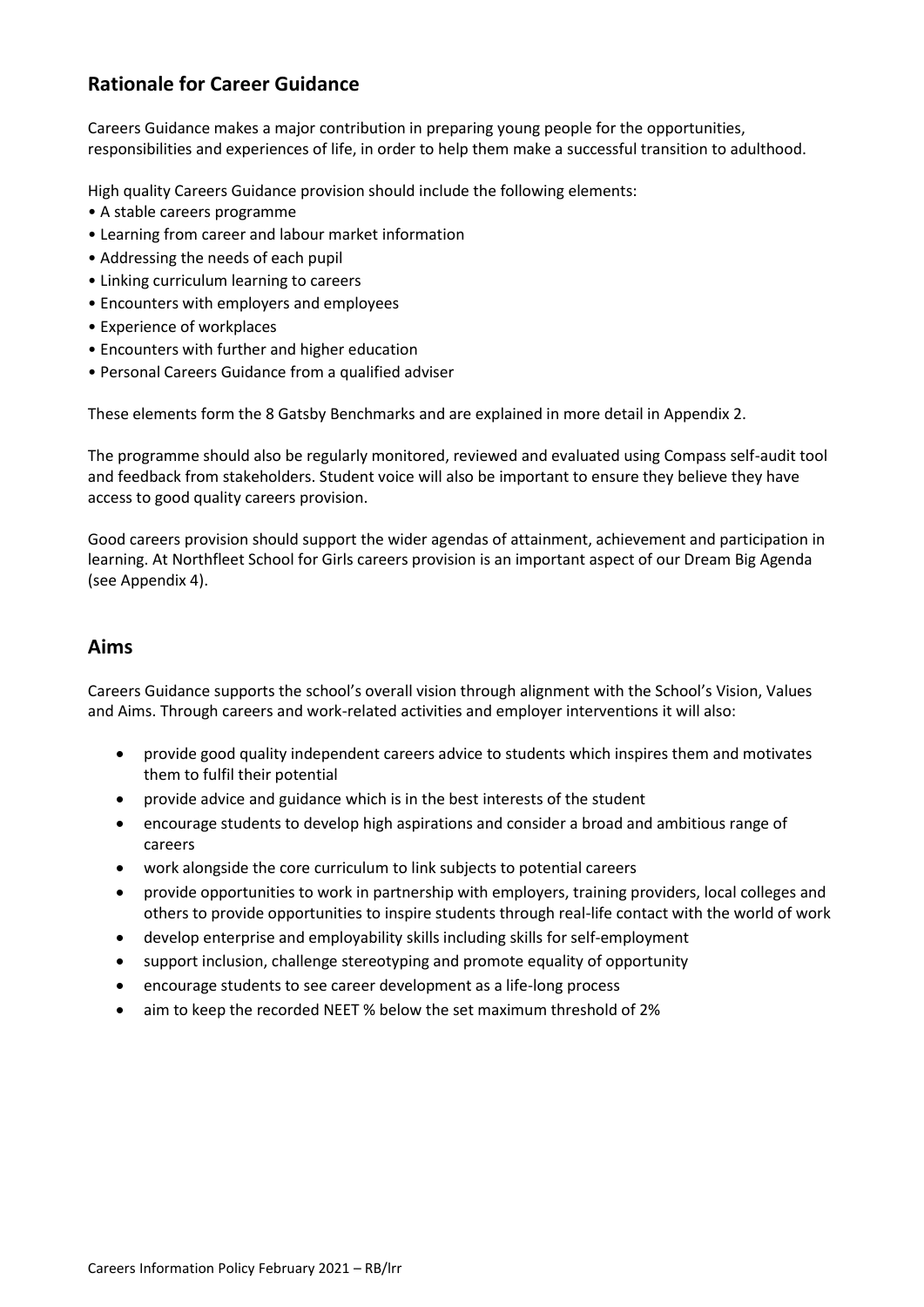#### **Statutory duties**

We will fulfil our statutory duties by:

Ensuring students have sufficient access to independent and impartial career guidance. This will include support from a trained specialist in Career Guidance (qualified to at least Level 6 in a Career Guidance qualification) as well as a range of FE, HE and other training providers, employers and employer engagement providers.

Publishing the arrangements for training providers to access students on our website.

Publishing details of the careers programme that will be updated annually.

Appointing a Careers Leader with strategic responsibility and publishing contact details on the school website.

#### **Role of the Governing Body**

In line with Section 42A of the Education Act 1997, our advisory body must:

- Ensure all registered students of the school are provided with independent Careers Guidance from year 8 onwards
- Ensure Careers Guidance is presented in an impartial manner
- Ensure Careers Guidance includes information on the range of education or training options
- Ensure Careers Guidance promotes the best interest of the students to whom it is given
- Provide clear advice and guidance to the head teacher on which they can base a strategy
- Ensure arrangements are in place to allow a range of education and training providers to access all students from Year 8 onwards, to ensure students are aware of the routes available to them at transition

The Governing body have a crucial role to play in connecting their school with the wider community of business and other professional people in order to enhance the education and career aspirations of pupils. There is an appointed governor to take a strategic interest in careers education and guidance and encourages employer engagement, which may in turn potentially lead to employers providing new, skilled individuals to serve on the Governing Body. The Governing Body should engage with their Careers & Enterprise Company Enterprise Advisor, who can help the school to develop its careers programme and to broker relationships between employers and the school.

#### **Links with other policies**

The Careers Guidance Policy is linked to the following policies:

- SEND
- Safeguarding
- Child Protection
- Health and Safety
- Equality
- School Improvement plan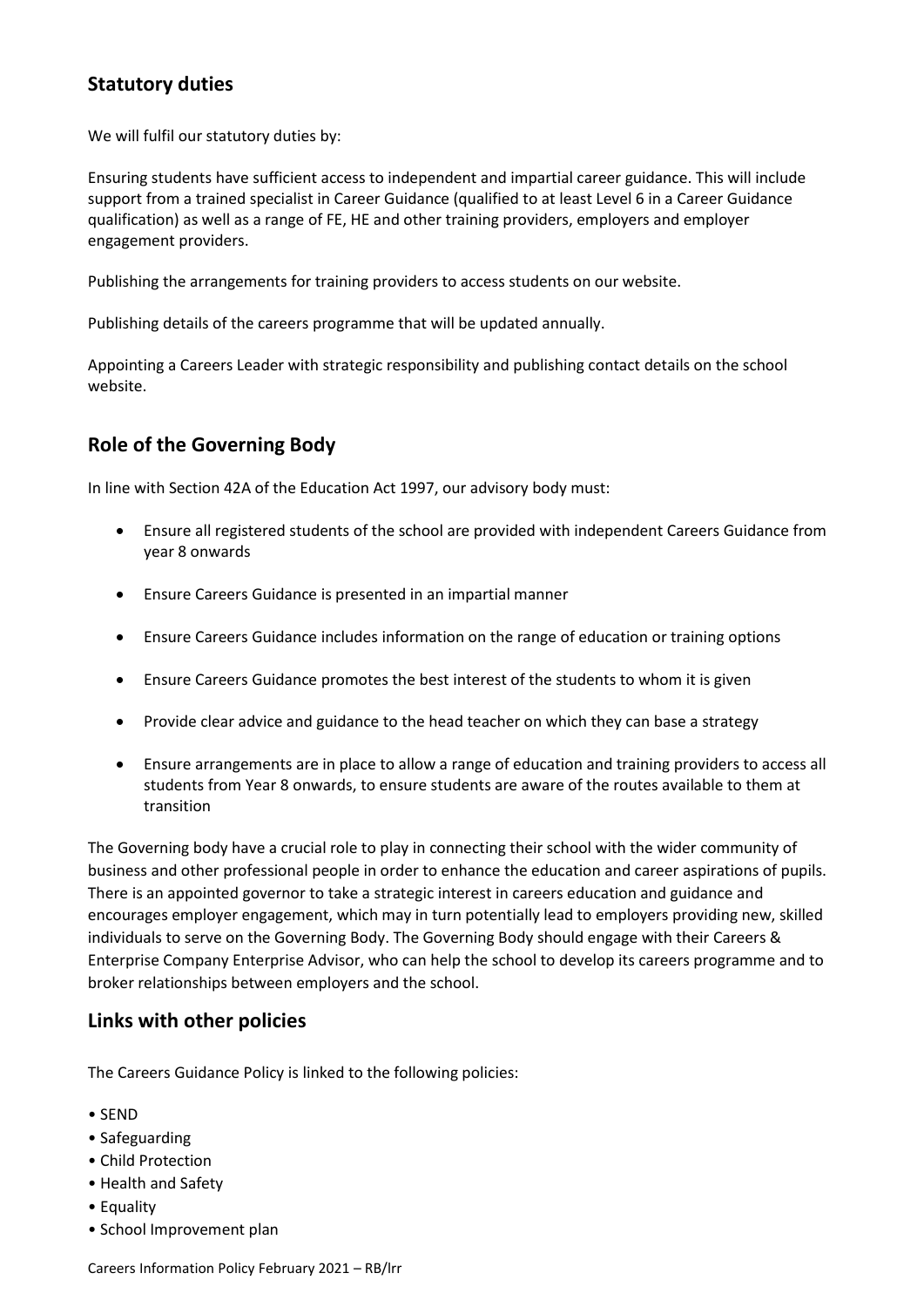#### **Commitment**

Careers Guidance is seen as playing an important role in motivating our students, promoting equality of opportunity and maximising their academic and personal achievement whilst at school and beyond and has a high priority in this school.

#### **Organisation, management and staffing**

All staff contribute to Careers Guidance through their roles as tutors and subject teachers. The careers provision is managed by the SLT lead for Careers Guidance, and a careers team who have specific roles:

Mrs Rebecca Broadley, Assistant Head: responsible for strategic planning and monitoring Careers Guidance provision and transition across the school

Mrs Louise Iliffe, Careers Advisor: responsible for provision of the Careers programmes across the school, coordinating and providing 1:1 Careers Guidance meetings

Mrs Lisa Stibbons, PSHE Coordinator: leads the delivery of PSHE across all year groups

Mrs Emma Wright, Dream Big and WEX Co-ordinator: Supports the delivery of Dream Big, co-ordinates WEX in year 10 and further bespoke programmes, support for KS3 students in researching careers.

Mrs Nicole Goodyer, Sixth Form Progression Leader: Supports applications at transition points, support for Dream Big in the Sixth Form, WEX co-ordinator for year 12, support for KS5 students in researching careers.

A designated careers-link Governing Body Member, Mrs Nicola Mottram, has responsibility for overseeing the quality of the Careers Guidance provision. The school works with an Enterprise Advisor, Mr Tunde Obasola on matters relating to strategy support, employer engagement work and employability skills, and is also supported by an Enterprise Coordinator from the Careers and Enterprise Company.

#### **Staff development and CPD**

Staff within the careers team are CDI members, both are qualified to Level 6 in Careers Guidance and Development, and have access to and participate in training as and when required and appropriate. They also identify networking opportunities through stakeholder meetings, workshops, conferences etc. For tutors and subject teachers, training needs are identified and delivered by a competent party when necessary. CPD is offered to relevant staff as opportunities arise. Information from CPD sessions is disseminated to staff when appropriate.

The Careers Advisor takes an active role in sharing opportunities with Subject Leaders in order to promote Careers in the Curriculum.

#### **Resources**

The school will provide resources for the successful implementation of this policy through securing:

- An annual budget to cover internal needs, CPD opportunities and commissioning of external sources
- Adequate staffing with appropriate training
- Student and staff access to information (electronic and hardcopy)
- Designated space for individual, group and research sessions

The budget is set annually following a spending review between Careers Advisor, SLT lead for Careers Guidance and the Finance Team.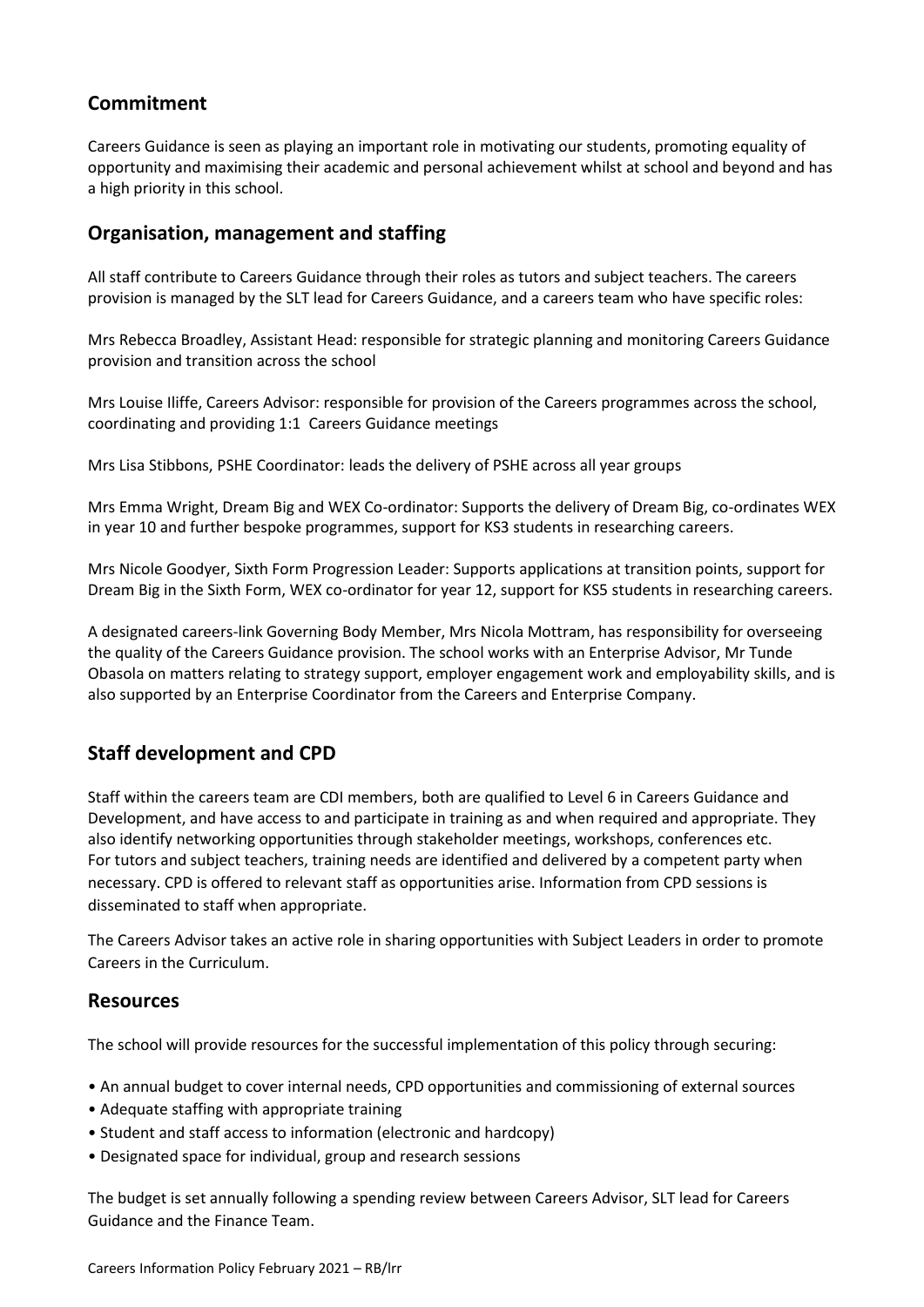#### **Curriculum Opportunities**

The curriculum includes planned learning, which is undertaken through:

- PSHE lessons in years 7-11, this includes topics such as matching your skill set to different employment sectors, development of work place skills and support with finding educational placements post 16
- In the Sixth Form the Next Steps programme continues to develop employability skills and provide information about options post 18.
- Dream Big Programme- across the year there are five drop down days which develop five core attributes that enable students to become effective learners – skills that will continue to give them an edge in the work place. Many of these will also link directly to the Gatsby Benchmarks. In addition to this more bespoke programmes will be developed with employers and local education providers to raise aspirations and support attainment of particular groups (HAPS/ PPG/ SEN).
- Assemblies across the school will ensure students are aware of the support, information and guidance available to them at the school and will include topics to raise aspirations and open discussions about what to do in the future.
- All subject curriculums should include reference in SOWs to career pathways and opportunities in this sector. These should be shared with students in every year group at the start of the year.
- In addition, Year 9 is a transition year into GCSEs and so should include a range of encounters with employers, further and higher education providers and trips that include experiencing these careers in action.

#### **See Appendix 5 for more details.**

Careers, Employability and Enterprise learning curriculum (see Appendix 3) should meet the following learning outcomes:

#### • **Developing themselves through career and work-related learning education**

- Self-awareness
- Self-determination
- Self improvement as a learner

#### **▪ Learning about safe working practices and environments**

- Exploring careers and career development
- Investigating work and working life
- Understanding business and industry
- Investigating jobs and labour market information
- Valuing equality of opportunity and diversity
- Learning about safe working practices and environments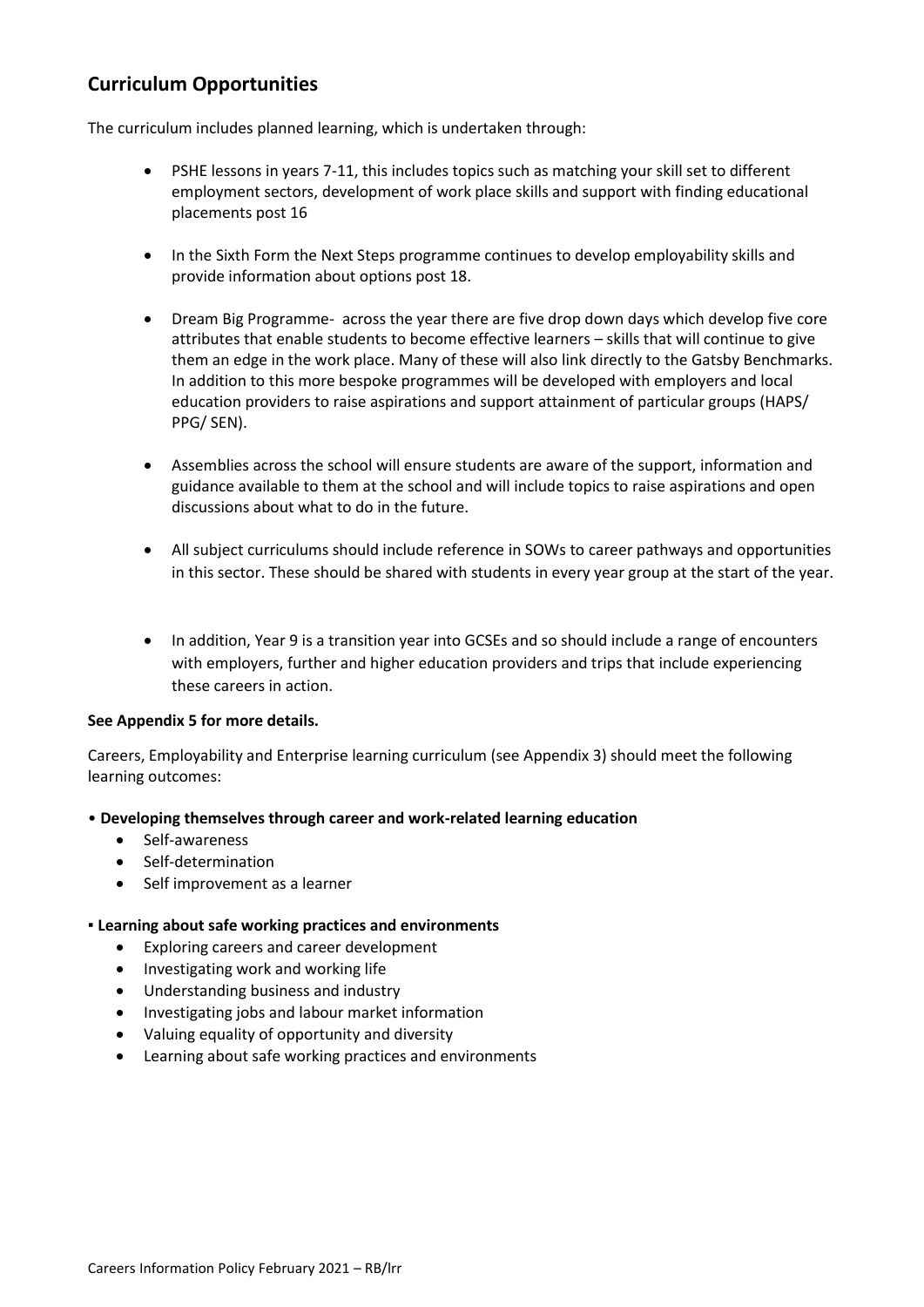#### • **Developing career management and employability skills**

- Making the most of guidance and support
- Preparing for employability
- Showing initiative and enterprise
- Developing personal financial capability
- Identifying choices and opportunities
- Planning and deciding
- Handling applications and interviews
- Managing changes and transitions

*(Taken from the CDI Careers, Employability and Enterprise framework 2018)*

#### **Personalised Opportunities**

• **Access to a qualified specialist source of impartial Careers Guidance.** The Careers Advisor should maintain their own CPD and ideally be a member of a professional body such as The Careers Development Institute (CDI).

• **Access to individual information and advice for Years 8-11 at key transition points through** internal staff, external visitors, mentors, and through email, telephone, webchat and forums via websites such as, National Careers Service and Amazing Apprenticeships

#### **Vulnerable Groups**

The school recognises those students who have specific needs and will tailor any Careers Guidance provision accordingly. Staff dealing with these groups work closely with the careers team and external agencies to ensure every student is provided with the support they need in a way they can understand.

#### **Engagement**

Employer engagement is proven through research as a way of raising aspirations, opening up opportunities and providing solid Careers Guidance for students. The school has a full and varied employer engagement programme which can be adapted each year to meet the changing needs of students and the local labour market.

Employers are identified through a range of methods – local knowledge from the careers team, use of parents and the Alumni, close liaison with the school's Enterprise Advisor and Enterprise Coordinator, and other networking opportunities.

Employers engage with students in a range of ways through the Dream Big Programme – assemblies, industry-focused workshop sessions, enterprise days, curriculum learning, site visits, and providing WEX placements. Alumni are used whenever possible to help reinforce the message behind each activity.

#### **Outcomes: monitoring, review and evaluation**

Activities in the careers programme and overall delivery of the careers provision will be monitored, reviewed and evaluated throughout the year in order to drive continual improvement and strive to consistently meet the aims of the programme.

Methods used will include student Careers audit, parent surveys, staff and employer feedback, destination data analysis, student aspiration monitoring and the use of benchmark tools, such as the Gatsby Benchmarks and use of the Compass audit.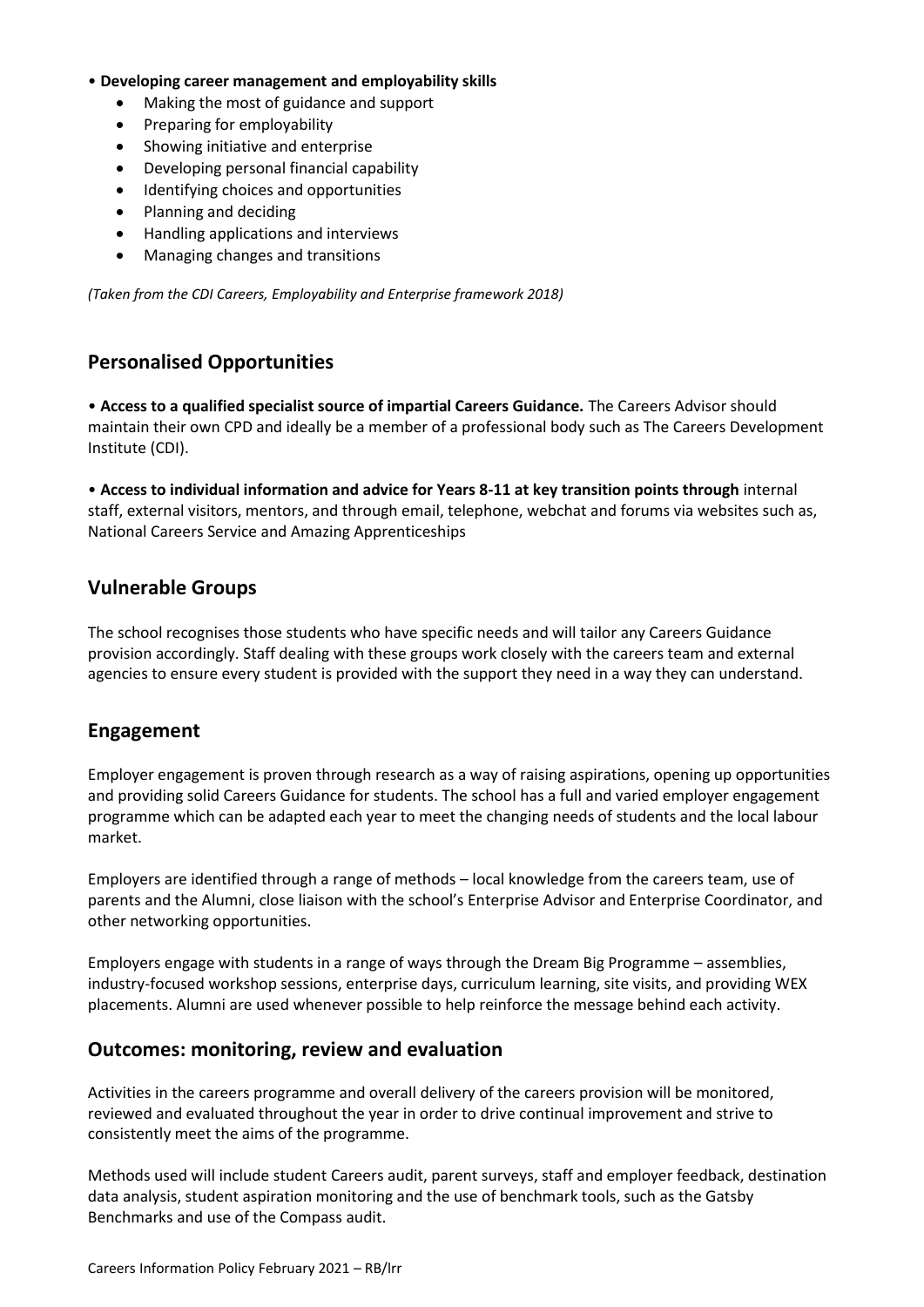#### **Partnerships & Stakeholders**

The policy recognises the range of partners that support the careers provision within our school. These include:

- The Education People County Council in respect of their provision of Destination Data and their Transition Team in provided specialised support for a targeted group of students
- The Careers and Enterprise Company provide a brokerage role between businesses, education and training providers in order to facilitate student experiences
- Liaison with all local post 16 providers and higher education institutions
- Local businesses and employers, supported through the Northfleet Angels Initiative
- Training providers to help deliver specialist support, such as Speakers for Schools, AIM Apprenticeships, Construction Youth Trust.

#### **Engaging with Parents / Carers**

Our parent surveys that are given out at parent's evening include questions about the quality of Carers provision at NSfG, this is a useful indicator of the impact of careers provision and also on the visibility of the carers programme.

#### **Communication**

An effective communication plan is required to ensure students, parents, employers and other partners are fully aware of the school's careers provision. This is achieved through:

- Email/letters
- Assemblies
- Use of the Dream Big Passport to opportunities, encourage uptake and track engagement.
- Careers website
- Parents/Information Evenings, including the opportunity to book appointments with a Careers Advisor.
- Social Media
- **Newsletters**
- Face to face meetings

The school is required to publish a Provider Access Statement which sets out our arrangements for allowing any education provider wishing to inform students about all pathways available to them. This statement is on the school's careers website and also attached at the end of this policy.

#### **Policy Review**

Policies will normally be reviewed on a 3-year cycle unless otherwise stated. This review may be brought forward as required by the School to reflect changes in supporting advice/guidance.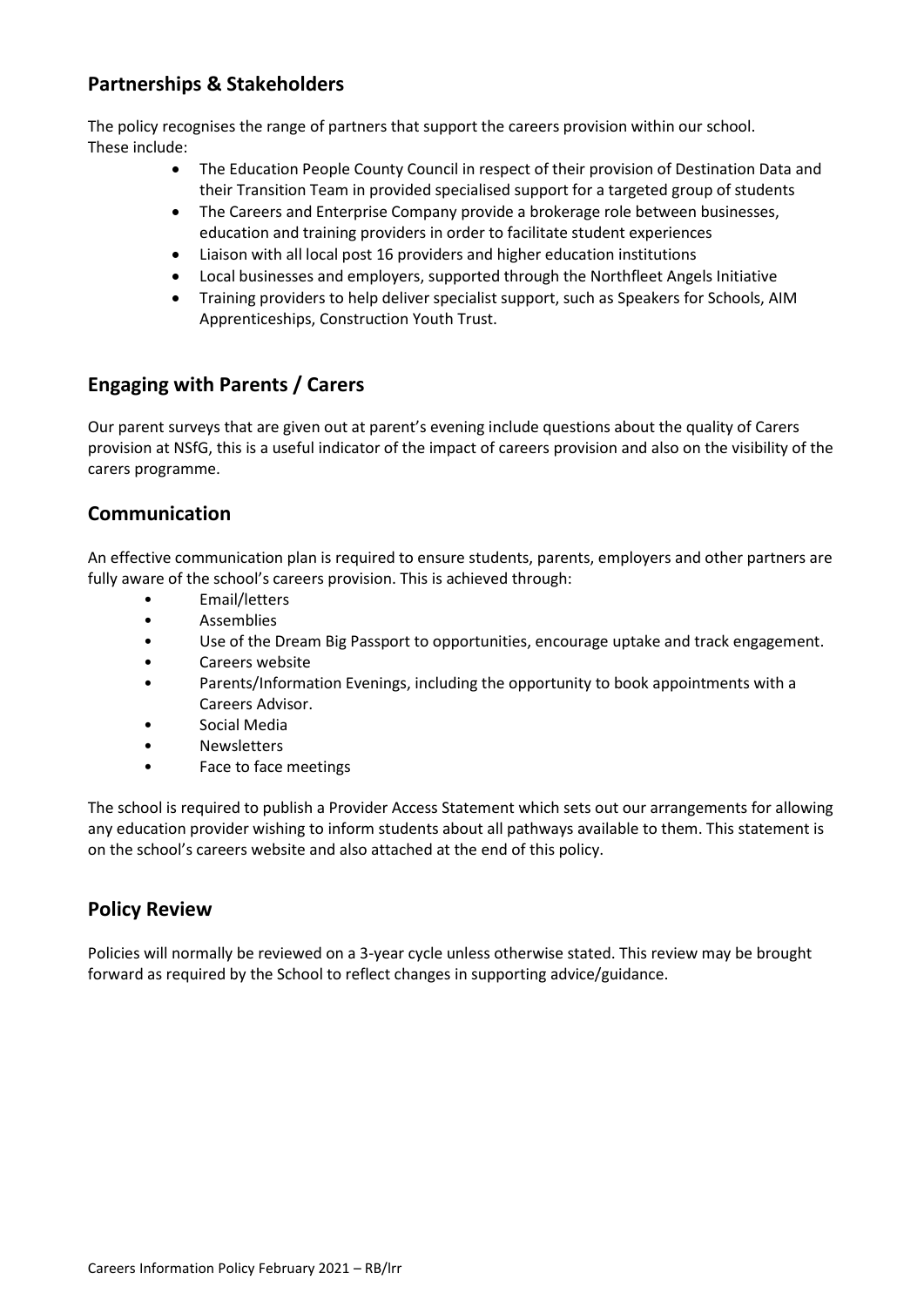# **Appendix 1: Learners' Entitlement**

#### *A statement for students about what they can expect as part of the offer.*

#### **Your Careers, Employability and Enterprise programme will help you to:**

- Understand yourself, your interests, likes and dislikes, what you are good at and how this affects the choices you make
- Find out about different courses, what qualifications you might need and what opportunities there might be
- Develop the skills you may need for working life
- Make realistic, but ambitious, choices about courses and jobs
- Develop a plan of action for the future
- Understand the different routes after Year 11 including training, further and higher education and jobs
- Be able to make effective applications for jobs, training and further and higher education
- Develop your interview skills
- Improve your confidence

#### **You will receive:**

- Careers lessons, activities or opportunities
- Guided tutor time
- Access to the career information resources via a range of media
- Guidance interviews from a trained professional within school
- A range of experiences of work and opportunities to meet employer inside and outside of the classroom
- Other subject lessons linked to Careers, Employability and Enterprise

#### **You can expect to be:**

- Treated equally with others
- Given careers information and advice that is up to date and impartial
- Treated with respect by visitors to the school who are part of the Careers, Employability and Enterprise programme
- Given extra help if you have additional / special needs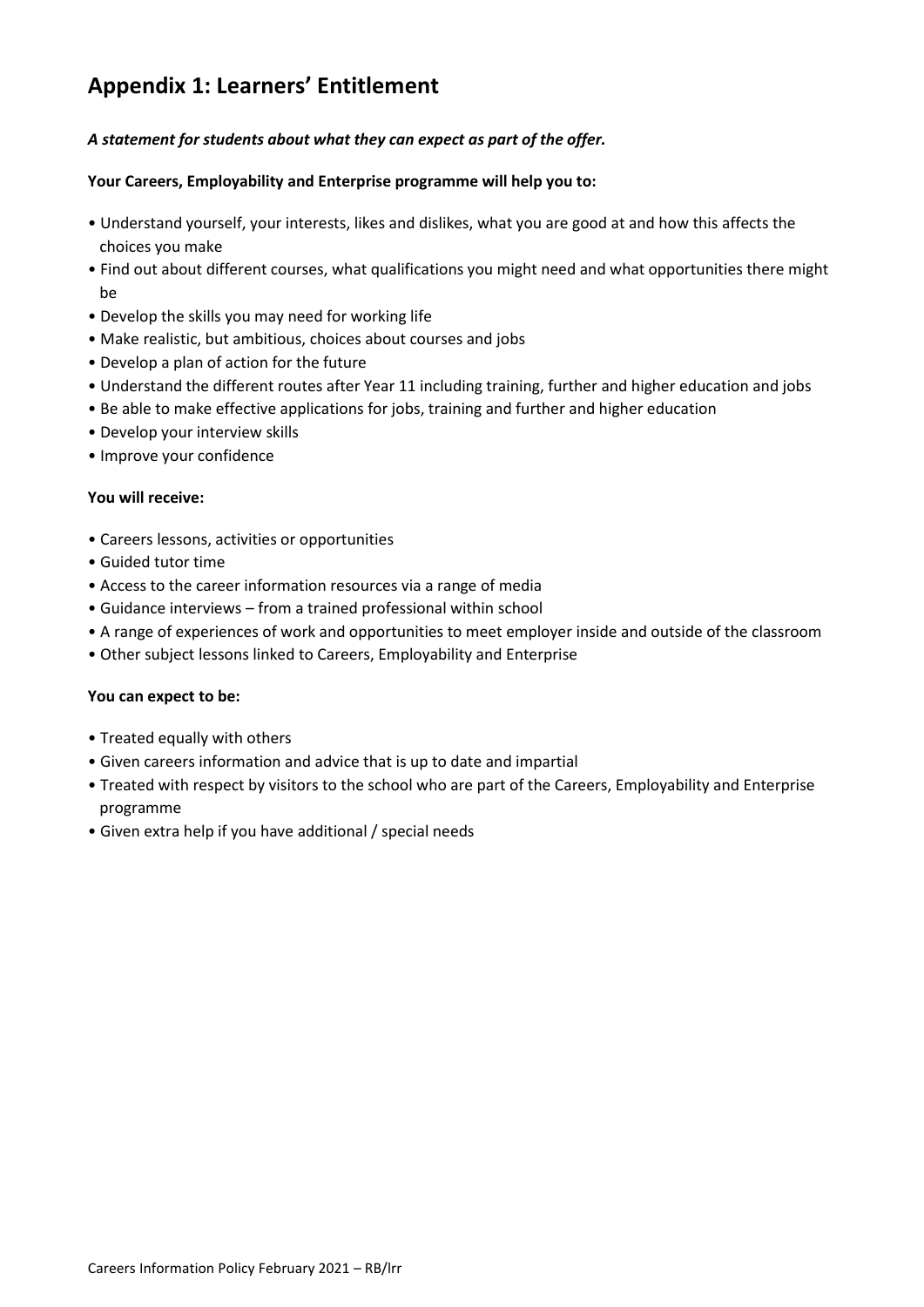# **Appendix 2: The Gatsby Benchmarks**

The Gatsby Foundation commissioned Sir John Holman, a Professor of Chemistry at the University of York, senior education adviser and former headteacher, to investigate what good career guidance in England should be like. His report identified eight benchmarks that schools should work towards to improve and deliver high quality CEIAG provision. These benchmarks have been widely adopted as an indication of quality careers guidance.

|                | <b>A STABLE CAREERS</b><br>PROGRAMME                                          | Every school and college should have an embedded programme<br>of career education and guidance that is known and understood<br>by students, parents, teachers, governors and employers.                                                                                                                                                                                                                       |
|----------------|-------------------------------------------------------------------------------|---------------------------------------------------------------------------------------------------------------------------------------------------------------------------------------------------------------------------------------------------------------------------------------------------------------------------------------------------------------------------------------------------------------|
| $\overline{2}$ | <b>LEARNING FROM</b><br><b>CAREER AND LABOUR</b><br><b>MARKET INFORMATION</b> | Every student, and their parents, should have access to good<br>quality information about future study options and labour market<br>opportunities. They will need the support of an informed adviser<br>to make best use of available information.                                                                                                                                                            |
|                | <b>ADDRESSING THE</b><br><b>NEEDS OF EACH</b><br><b>STUDENT</b>               | Students have different career guidance needs at different stages.<br>Opportunities for advice and support need to be tailored to the<br>needs of each student. A school's careers programme should<br>embed equality and diversity considerations throughout.                                                                                                                                                |
|                | LINKING CURRICULUM<br><b>LEARNING TO CAREERS</b>                              | All teachers should link curriculum learning with careers.<br>STEM subject teachers should highlight the relevance of<br>STEM subjects for a wide range of future career paths.                                                                                                                                                                                                                               |
|                | <b>ENCOUNTERS</b><br>WITH EMPLOYERS<br><b>AND EMPLOYEES</b>                   | Every student should have multiple opportunities to learn<br>from employers about work, employment and the skills that<br>are valued in the workplace. This can be through a range of<br>enrichment activities including visiting speakers, mentoring<br>and enterprise schemes.                                                                                                                              |
|                | <b>EXPERIENCES</b><br>OF WORKPLACES                                           | Every student should have first-hand experiences of the<br>workplace through work visits, work shadowing and/or work<br>experience to help their exploration of career opportunities,<br>and expand their networks.                                                                                                                                                                                           |
|                | <b>ENCOUNTERS</b><br>WITH FURTHER AND<br><b>HIGHER EDUCATION</b>              | All students should understand the full range of learning<br>opportunities that are available to them. This includes both<br>academic and vocational routes and learning in schools,<br>colleges, universities and in the workplace.                                                                                                                                                                          |
|                | PERSONAL<br><b>GUIDANCE</b>                                                   | Every student should have opportunities for guidance<br>interviews with a career adviser, who could be internal<br>(a member of school staff) or external, provided they<br>are trained to an appropriate level. These should be available<br>whenever significant study or career choices are being made.<br>They should be expected for all students but should be timed<br>to meet their individual needs. |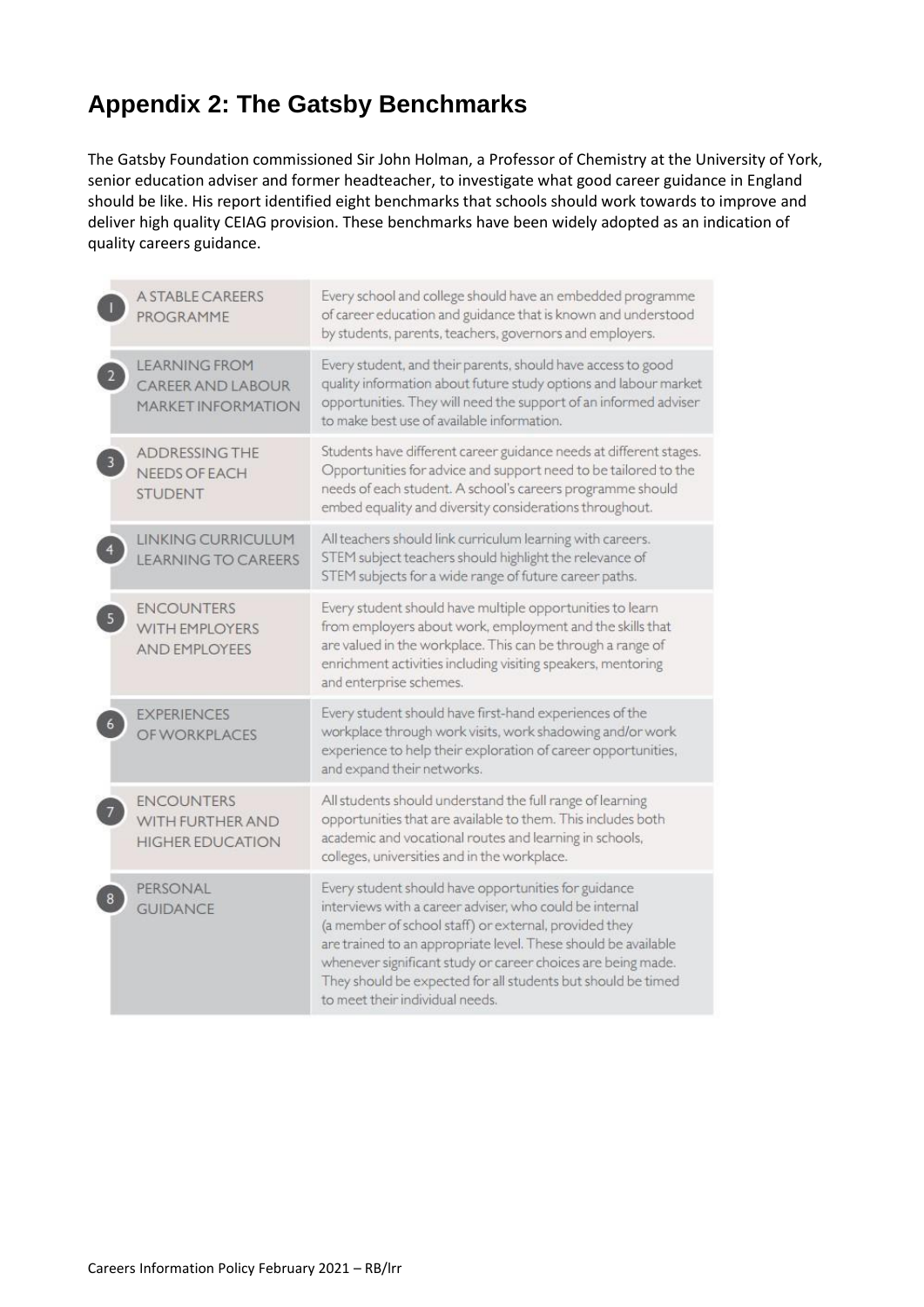# **Appendix 3: The CDI Framework for Careers, Employability and Enterprise Learning (2018)**

*The Careers Development Institute (CDI) has developed this framework to use for planning learning outcomes for Developing careers provision.* 

| A. Developing yourself                        | KS3                                                             | KS4                                                                            |
|-----------------------------------------------|-----------------------------------------------------------------|--------------------------------------------------------------------------------|
| through career and                            |                                                                 |                                                                                |
| work-related learning                         |                                                                 |                                                                                |
| education Elements of                         |                                                                 |                                                                                |
| learning                                      |                                                                 |                                                                                |
| A1.                                           | Describe yourself, your strengths                               | Recognise how you are changing,                                                |
| Self-awareness                                | and your preferences                                            | what you have to offer and what's                                              |
|                                               |                                                                 | important to you                                                               |
| A2.                                           | Be able to focus on the positive                                | Explain how you manage your                                                    |
| Self- determination                           | aspects of your wellbeing,                                      | wellbeing, progress and achievements                                           |
|                                               | progress and achievements.                                      | through telling your story in a positive                                       |
|                                               |                                                                 | way                                                                            |
| A3.<br>Self improvement as a learner          | Explain how you are benefitting<br>as a learner from careers,   | Review and reflect upon how you are<br>benefitting as a learner from careers,  |
|                                               | employability and enterprise                                    | employability and enterprise activities                                        |
|                                               | activities and experiences                                      | and experiences.                                                               |
| B1.                                           | Describe different explanations of                              | Discuss the skills involved in managing                                        |
| <b>Exploring careers and career</b>           | what careers are and how they                                   | your own career                                                                |
| development                                   | can be developed.                                               |                                                                                |
| B <sub>2</sub> .                              | Give examples of different kinds                                | Explain how work and working life is                                           |
| <b>Investigating work and working</b>         | of work and why people's                                        | changing and how this may impact on                                            |
| life                                          | satisfaction with their working                                 | your own and other people's career                                             |
| B3.                                           | lives can change.<br>Give examples of different                 | satisfaction<br>Explain different types of business                            |
| <b>Understanding business and</b>             | business organisational                                         | organisational structures, how they                                            |
| industry                                      | structures                                                      | operate and how they measure                                                   |
|                                               |                                                                 | success                                                                        |
| B4.                                           | Be aware of what labour market                                  | Be able to find relevant labour market                                         |
| Investigating jobs and labour                 | information (LMI) is and how it                                 | information (LMI) and know how to                                              |
| market information                            | can be useful to you                                            | use it in your career planning                                                 |
| <b>B5.</b>                                    | Identify how to stand up to                                     | Recognise and challenge stereotyping,                                          |
| Valuing equality, diversity and               | stereotyping and discrimination                                 | discrimination and other barriers to                                           |
| inclusion                                     | that is damaging to you and<br>those around you                 | equality, diversity and inclusion and<br>know your rights and responsibilities |
|                                               |                                                                 | in relation to these issues                                                    |
| <b>B6.</b>                                    | Be aware of the laws and by-laws                                | Be are of your responsibilities and                                            |
| Learning about safe working                   | relating to young people's                                      | rights as a student, trainee or                                                |
| practices and environments                    | permitted hours and types of                                    | employee for staying healthy and                                               |
|                                               | employment; and know how to                                     | following safe working practices                                               |
|                                               | minimise health and safety risks                                |                                                                                |
|                                               | to you and those around you                                     |                                                                                |
| C <sub>1</sub><br>Making the most of careers, | Identify your personal networks<br>of support, including how to | Build your personal networks of<br>support including how to access and         |
| information, advice and                       | access and make the most of                                     | make the most of a wide range of                                               |
| guidance                                      | impartial face-to-face and digital                              | impartial face-to-face and digital                                             |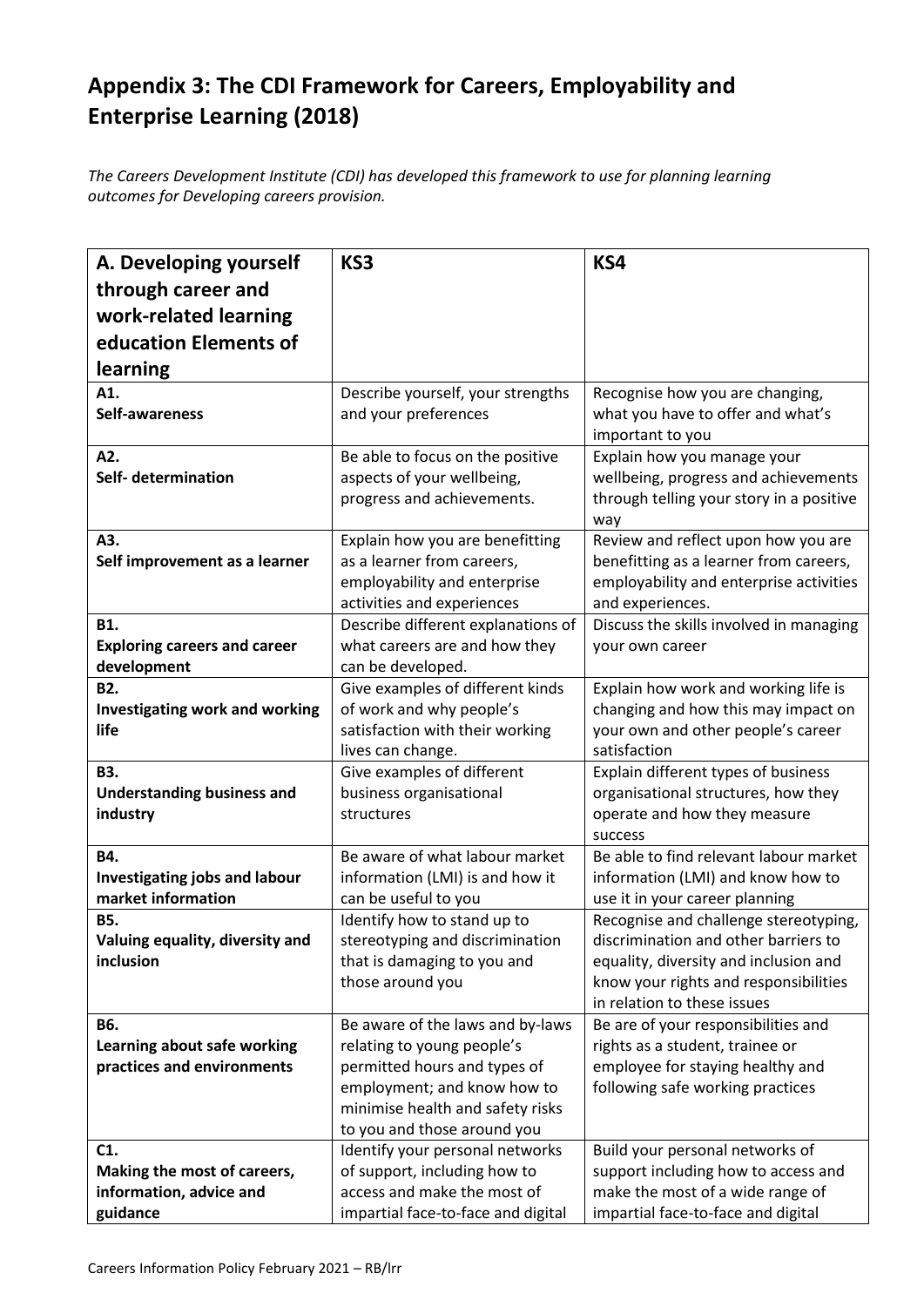|                                              | careers information, advice and<br>guidance service                                                                               | careers information, advice and<br>guidance services                                                         |
|----------------------------------------------|-----------------------------------------------------------------------------------------------------------------------------------|--------------------------------------------------------------------------------------------------------------|
| $C2$ .<br><b>Preparing for employability</b> | Recognise the qualities and skills<br>you have demonstrated both in<br>and out of school that will help to<br>make you employable | Show how you are developing the<br>qualities and skills which will help you<br>to improve your employability |
| C <sub>3</sub> .                             | Recognise when you are using                                                                                                      | Show that you can be enterprising in                                                                         |
| Showing initiative and                       | qualities and skills that                                                                                                         | the way you learn, work and manage                                                                           |
| enterprise                                   | entrepreneurs demonstrate                                                                                                         | your career                                                                                                  |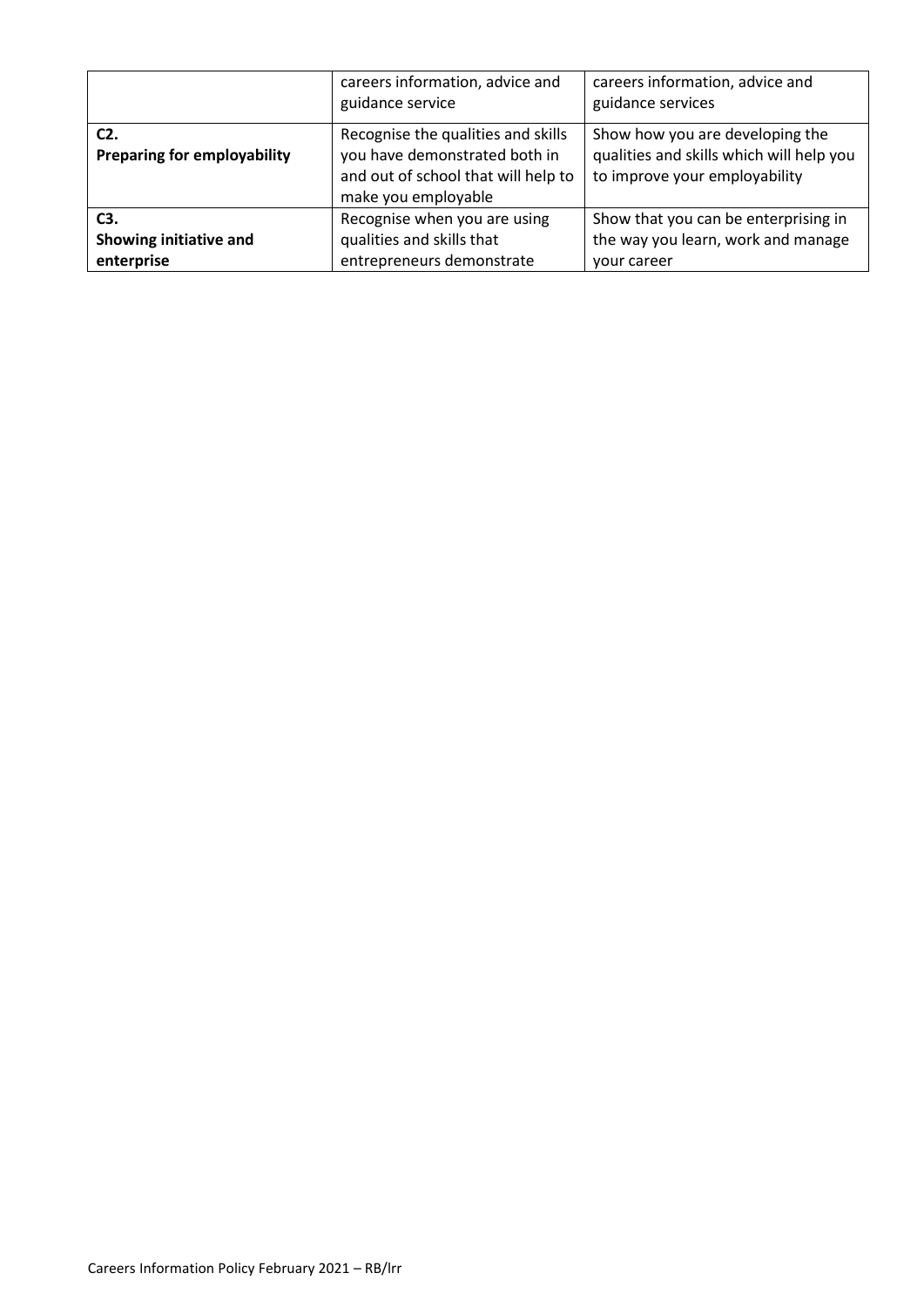# **Appendix 4: Dream Big Programme Overview**

#### **1. What is the Dream Big Programme?**

The dream big programme is a co-ordinated series of activities across every students' career in our school which;

- Identifies their talents, interests and abilities from the moment they join our school
- Ensures that each student has a bespoke plan to make the most of school opportunities and develop a well-rounded, ambitious learner who achieves aspirational qualifications (link to the definition of the Dream Big Learner)
- Identifies the key skills and attributes we expect of learners at each stage of their career in the school and ensures this builds to create the 'Dream Big Learner' by the time they take qualifications
- Ensures that all activities within the school are co-ordinated to build towards developing proactive and successful learners
- Develops students to continue being successful after they leave the school, with a key focus on developing leaders of the future

#### **How will this look in reality?**

- Students will undertake an audit which identifies their aspirations, talents, interests and potential contributions to the school community
- Students will, with the help of a coach, formulate a yearly plan utilising the opportunities on offer across the school and outside (out of school clubs/challenges)
- The school will create a co-ordinated plan of dream big activities which show how we deliver the programme and what is expected of students in each year group. Students will show how they will involve themselves in this plan – seeing the bigger picture
- There will be coaching (Base leader plus others and regular drop down sessions where students evaluate their progress, celebrate achievements and receive input in areas such as careers, resilience, study skills, team work, proactivity and leadership
- There will be 'Dream big' benchmarks and awards/Certificates (Bronze/Silver/Gold) in each year

#### **2. The Dream Big Learner**

The **Dream Big Ideal Learner** will be **proactive** in challenging themselves in all aspects of school life, **taking ownership** of their learning and personal development; they will have a **"can do"** attitude. They will be **resilient** and willing to **take risks**, accepting that **making mistakes** is part of their learning process. They will **persevere** and display **determination** when tackling challenges. They will be **creative** and **confident** in their approach to problem solving, developing **unique** and **original** ideas. The ideal learner will be a person who recognises the importance of **working together** in dreaming big. They will work well as part of a **team**, **respecting difference** and **supporting others** in achieving excellence. They will be **balanced**, **open-minded** and willing to **contribute** positively to, and consider opportunities within, the **local** and **wider world**.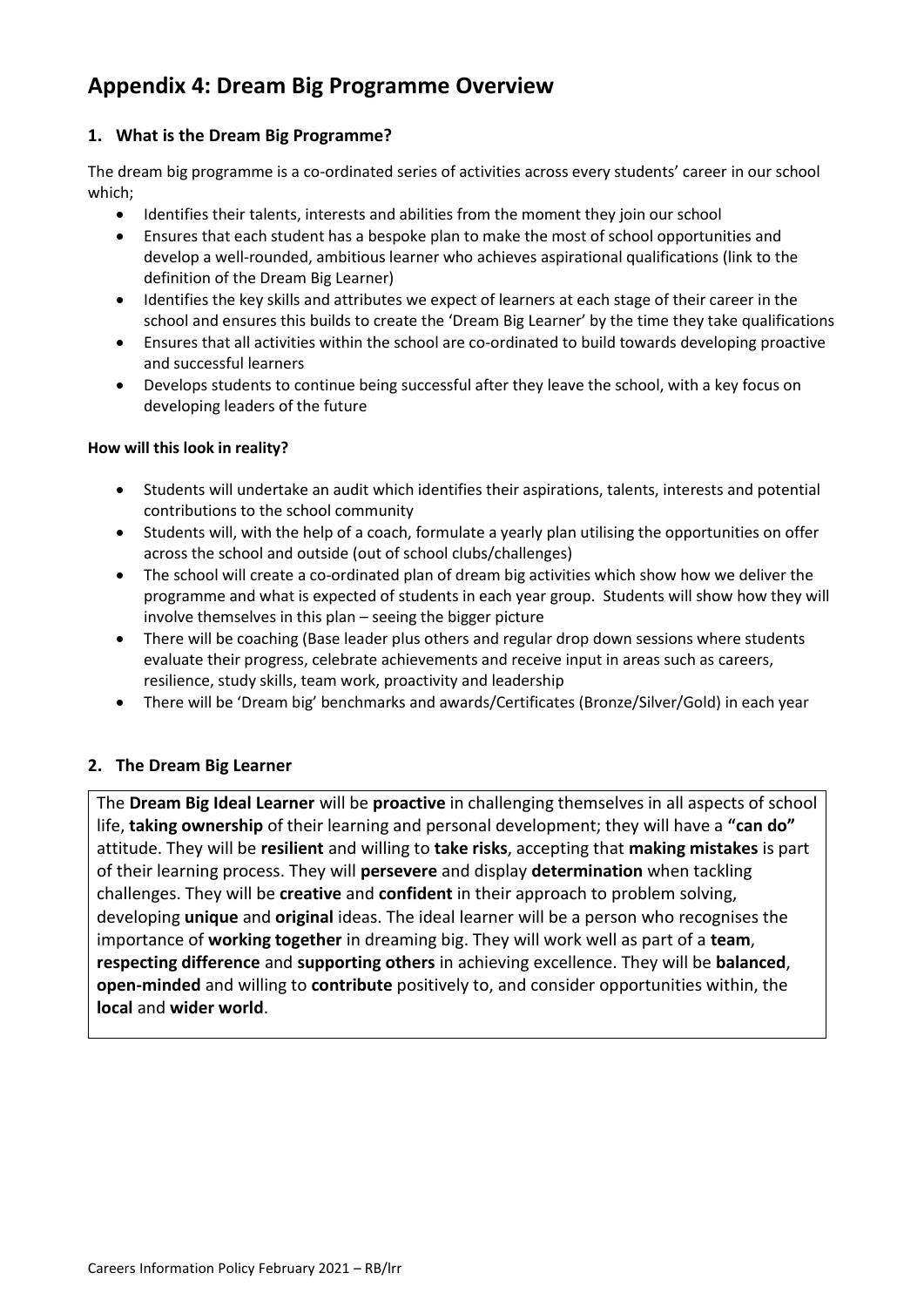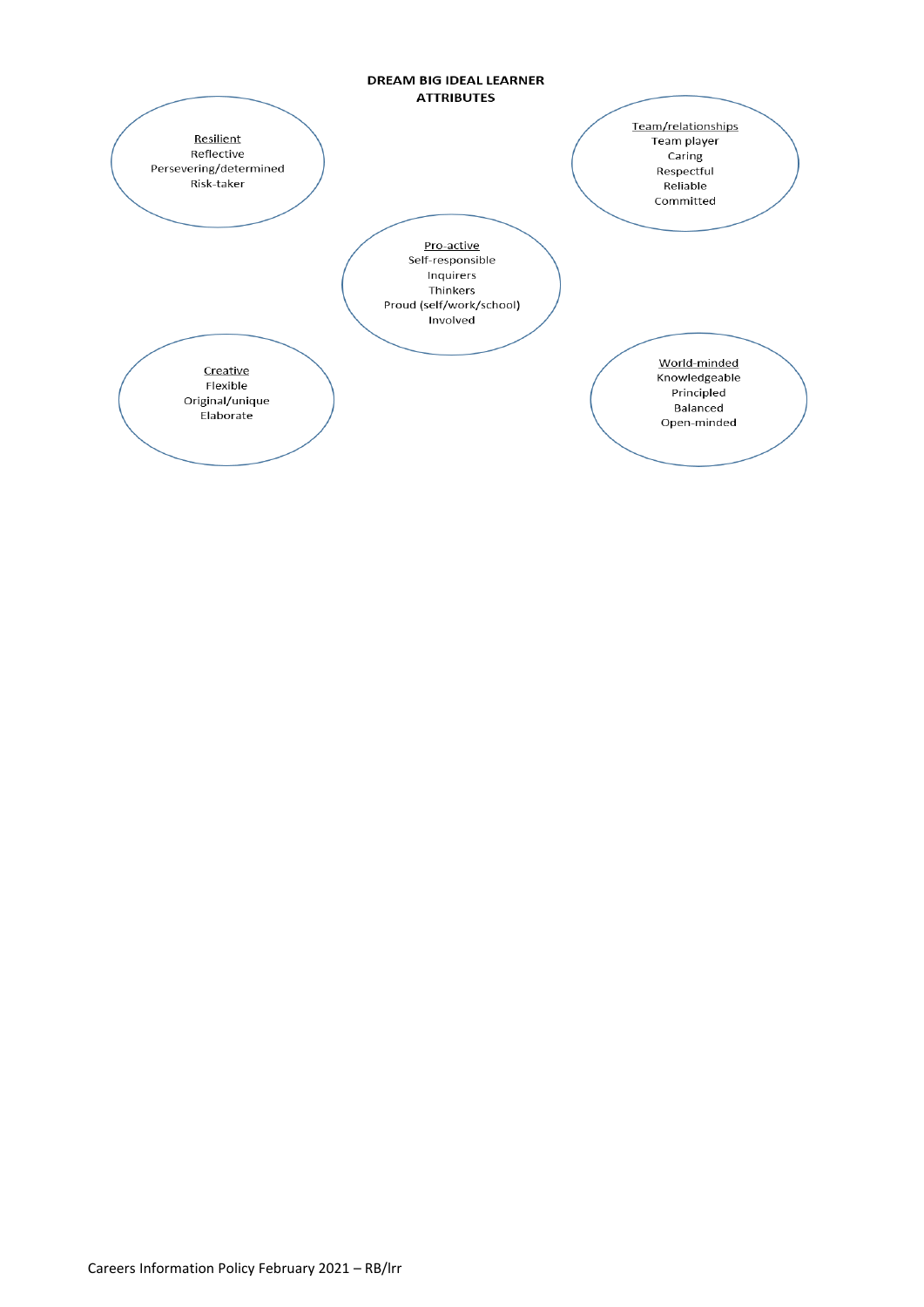# **Appendix 5: Whole School Careers Plan 2020-2021**

| <b>YEAR</b>       | <b>TERM ONE</b>                                                                                                                                  | <b>TERM TWO</b>   | <b>TERM THREE</b>                           | <b>TERM FOUR</b>       | <b>TERM FIVE</b> | <b>TERM SIX</b>            |  |  |
|-------------------|--------------------------------------------------------------------------------------------------------------------------------------------------|-------------------|---------------------------------------------|------------------------|------------------|----------------------------|--|--|
|                   |                                                                                                                                                  |                   |                                             |                        |                  |                            |  |  |
| <b>EXPERIENCE</b> | <b>ASSEMBLY:</b>                                                                                                                                 | <b>DREAM BIG:</b> | <b>ASSEMBLY</b>                             | <b>DREAM BIG:</b>      |                  | <b>BASE TIME:</b>          |  |  |
|                   | Introduction to the                                                                                                                              | Developing        | Habits for Success - led Debating workshop, |                        |                  | <b>Real Game</b>           |  |  |
|                   | students' career journey at employability skills -                                                                                               |                   | by year 12.                                 | engaging with current  |                  |                            |  |  |
|                   | NSFG.                                                                                                                                            | team work.        |                                             | affairs and developing |                  | <b>Careers Audit</b>       |  |  |
|                   | Start of the student                                                                                                                             |                   | <b>BASE TIME:</b>                           | skills for effective   |                  |                            |  |  |
|                   | portfolio.                                                                                                                                       |                   | <b>Personality Test</b>                     | communication and      |                  | Review of the Dream Big    |  |  |
|                   | Careers audit based on                                                                                                                           |                   |                                             | teamwork.              |                  | Portfolio and skills       |  |  |
|                   | <b>Benchmarks</b>                                                                                                                                |                   | <b>DREAM BIG:</b>                           |                        |                  | developed                  |  |  |
|                   |                                                                                                                                                  |                   | Careers carousal                            |                        |                  |                            |  |  |
|                   | <b>SUBJECT:</b>                                                                                                                                  |                   | introducing different                       |                        |                  | <b>DREAM BIG:</b>          |  |  |
|                   | Introduction to                                                                                                                                  |                   | careers and meeting                         |                        |                  | exploring subject related  |  |  |
|                   | content/skills/attributes                                                                                                                        |                   | employers.                                  |                        |                  | careers/sessions           |  |  |
|                   | and careers in individual                                                                                                                        |                   |                                             |                        |                  |                            |  |  |
|                   | subjects                                                                                                                                         |                   |                                             |                        |                  | <b>CAREERS ADVISOR:</b>    |  |  |
|                   |                                                                                                                                                  |                   |                                             |                        |                  | 1-1 or small group support |  |  |
|                   | <b>DREAM BIG:</b>                                                                                                                                |                   |                                             |                        |                  | targeted at particular     |  |  |
|                   | Developing good working                                                                                                                          |                   |                                             |                        |                  | groups i.e. SEN/ PPG/ HAPS |  |  |
|                   | habits i.e. time                                                                                                                                 |                   |                                             |                        |                  |                            |  |  |
|                   | management                                                                                                                                       |                   |                                             |                        |                  |                            |  |  |
|                   | <b>ENCOUNTERS:</b>                                                                                                                               |                   |                                             |                        |                  |                            |  |  |
|                   | At least one aspirational and one career based trip or visit to take place across the year.                                                      |                   |                                             |                        |                  |                            |  |  |
|                   |                                                                                                                                                  |                   |                                             |                        |                  |                            |  |  |
|                   | Throughout the year opportunities shared with students via the weekly Dream Big Challenges, this includes activities linked to different careers |                   |                                             |                        |                  |                            |  |  |
|                   | (STEMfest), webinars and competitions.                                                                                                           |                   |                                             |                        |                  |                            |  |  |
|                   |                                                                                                                                                  |                   |                                             |                        |                  |                            |  |  |
|                   |                                                                                                                                                  |                   |                                             |                        |                  |                            |  |  |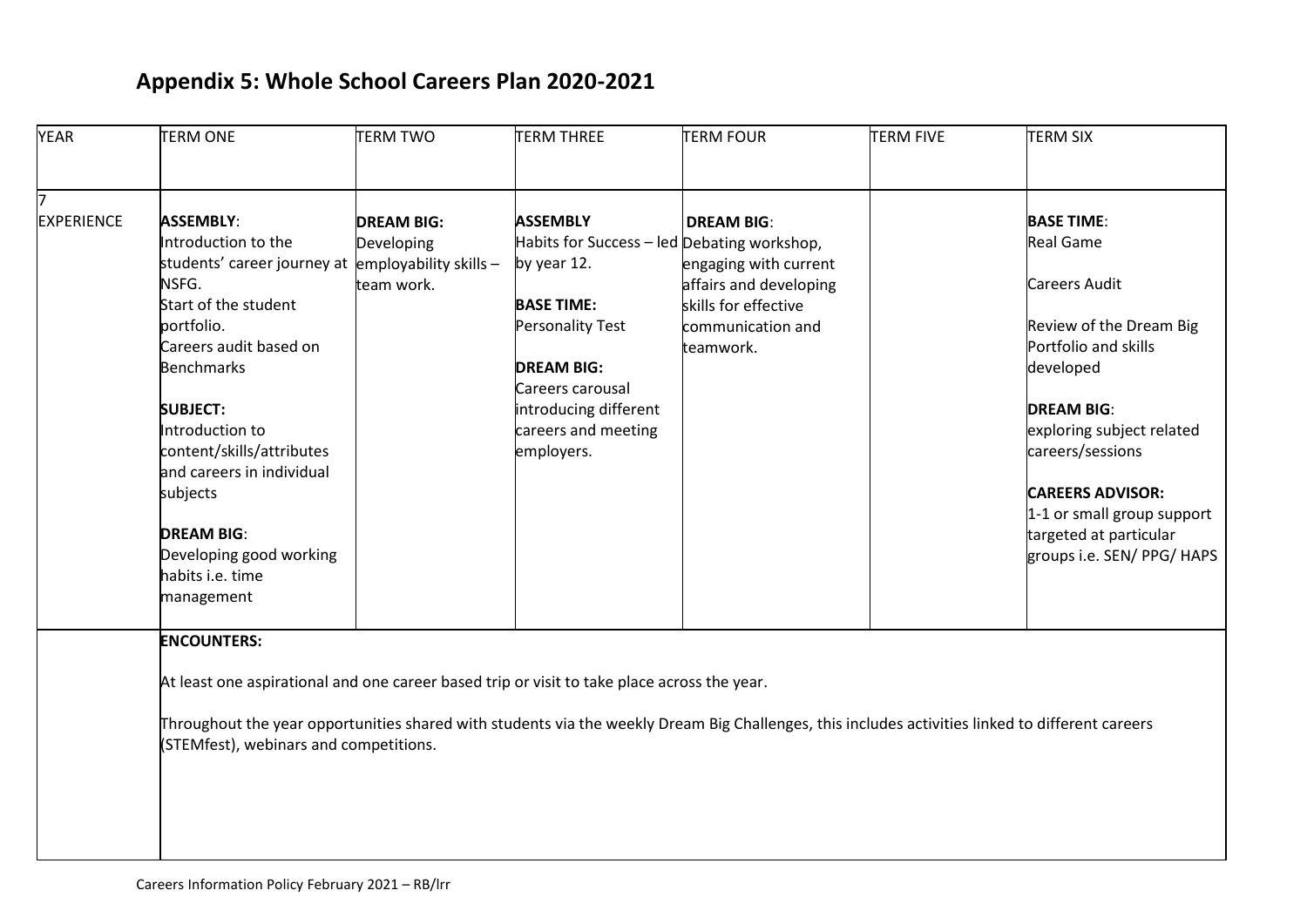| <b>YEAR</b>        | <b>TERM ONE</b>                                                                             | <b>TERM TWO</b>        | <b>TERM THREE</b>       | <b>TERM FOUR</b>                                                                                                                                 | <b>TERM FIVE</b> | <b>TERM SIX</b>            |
|--------------------|---------------------------------------------------------------------------------------------|------------------------|-------------------------|--------------------------------------------------------------------------------------------------------------------------------------------------|------------------|----------------------------|
| 8                  |                                                                                             |                        |                         |                                                                                                                                                  |                  |                            |
| <b>BROADEN AND</b> | <b>ASSEMBLY:</b>                                                                            | <b>DREAM BIG:</b>      | <b>BASE TIME</b>        | <b>BASE TIME</b>                                                                                                                                 |                  | <b>BASE TIME:</b>          |
| <b>APPLY</b>       | Your Careers Journey in                                                                     |                        | The World of Work       | <b>Support with Options</b>                                                                                                                      |                  | <b>Careers Audit</b>       |
|                    | YEAR 8.                                                                                     | Research into local    |                         | picking                                                                                                                                          |                  |                            |
|                    |                                                                                             | employment             |                         | <b>START Profile</b>                                                                                                                             |                  | Review of the Dream Big    |
|                    | <b>PSHE:</b>                                                                                | opportunities.         | <b>SUBJECT:</b>         |                                                                                                                                                  |                  | Portfolio and skills       |
|                    | <b>START Profile</b>                                                                        | Introducing further    | Where does this         | <b>DREAM BIG:</b>                                                                                                                                |                  | developed                  |
|                    |                                                                                             | and higher education   | subject take me?        | Entrepreneurship                                                                                                                                 |                  |                            |
|                    | <b>SUBJECT:</b>                                                                             | options in local area. | Careers lesson as part  | Dragons Den style activity                                                                                                                       |                  | <b>DREAM BIG:</b>          |
|                    | Content/skills/attributes                                                                   |                        | of the curriculum.      | with opportunities to work                                                                                                                       |                  | Community projects,        |
|                    | and careers in individual                                                                   | <b>PSHE:</b>           |                         | with local employers.                                                                                                                            |                  | developing employability   |
|                    | subjects                                                                                    | START profile          |                         |                                                                                                                                                  |                  | skills and working with    |
|                    |                                                                                             |                        | <b>DREAM BIG:</b>       |                                                                                                                                                  |                  | employers and              |
|                    | <b>DREAM BIG:</b>                                                                           |                        | Options tasters         |                                                                                                                                                  |                  | organisations in the local |
|                    | Team building<br>Developing employability                                                   |                        | <b>CAREERS ADVISOR:</b> |                                                                                                                                                  |                  | area.                      |
|                    | skills - how to make                                                                        |                        | Appointments at         |                                                                                                                                                  |                  |                            |
|                    | yourself stand out in the                                                                   |                        | parents evening         |                                                                                                                                                  |                  |                            |
|                    | employment market.                                                                          |                        |                         |                                                                                                                                                  |                  |                            |
|                    |                                                                                             |                        | 1-1 or small group      |                                                                                                                                                  |                  |                            |
|                    |                                                                                             |                        | support targeted at     |                                                                                                                                                  |                  |                            |
|                    |                                                                                             |                        | particular groups i.e.  |                                                                                                                                                  |                  |                            |
|                    |                                                                                             |                        | SEN/ PPG/ HAPS          |                                                                                                                                                  |                  |                            |
|                    | <b>ENCOUNTERS:</b>                                                                          |                        |                         |                                                                                                                                                  |                  |                            |
|                    | At least one aspirational and one career based trip or visit to take place across the year. |                        |                         |                                                                                                                                                  |                  |                            |
|                    | (STEMfest), webinars and competitions.                                                      |                        |                         | Throughout the year opportunities shared with students via the weekly Dream Big Challenges, this includes activities linked to different careers |                  |                            |
|                    |                                                                                             |                        |                         |                                                                                                                                                  |                  |                            |
|                    |                                                                                             |                        |                         |                                                                                                                                                  |                  |                            |
|                    |                                                                                             |                        |                         |                                                                                                                                                  |                  |                            |
|                    |                                                                                             |                        |                         |                                                                                                                                                  |                  |                            |
|                    |                                                                                             |                        |                         |                                                                                                                                                  |                  |                            |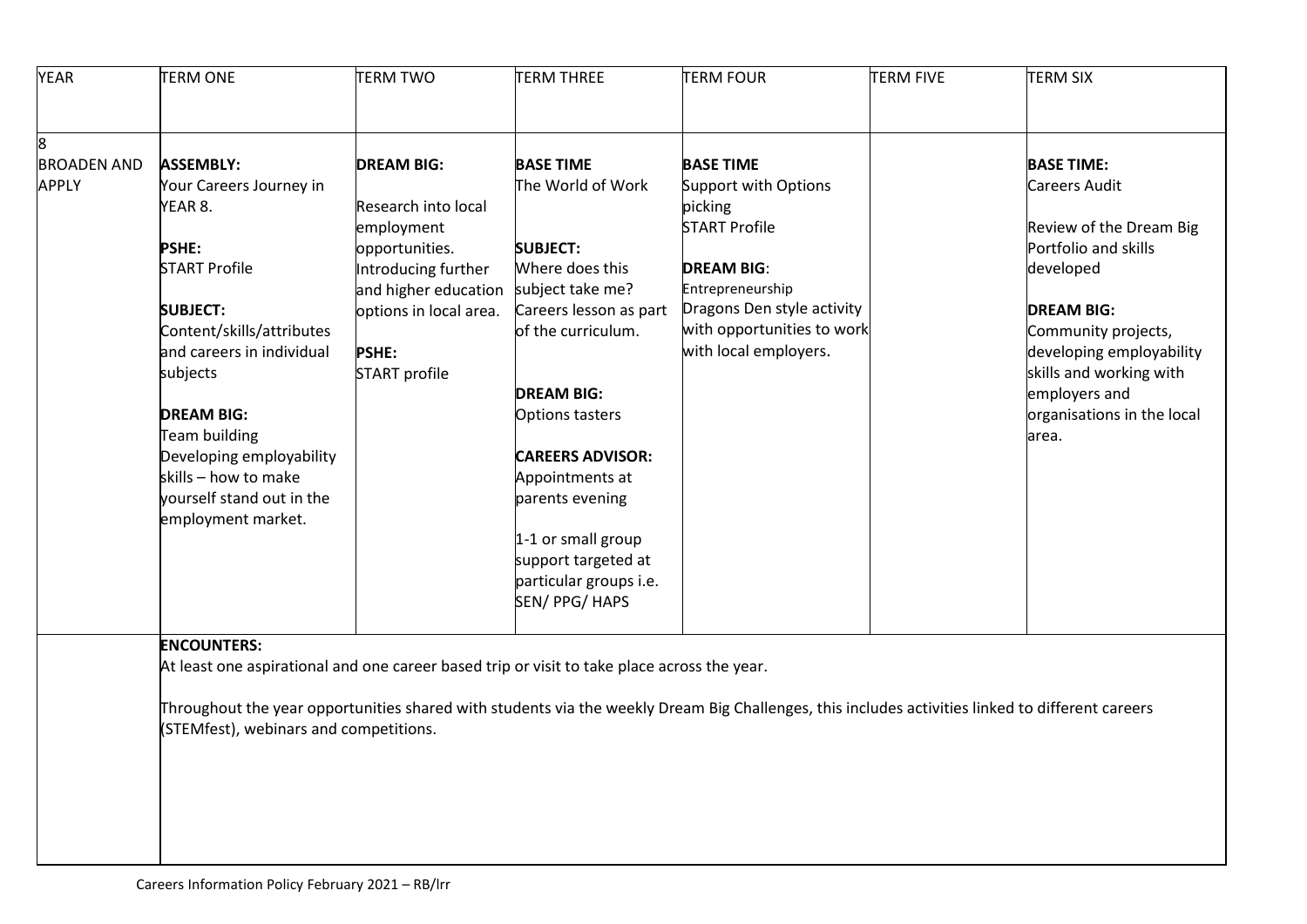| <b>YEAR</b>       | <b>TERM ONE</b>                                                                 | <b>TERM TWO</b>                                                                                                  | <b>TERM THREE</b>                                                                                | <b>TERM FOUR</b>                                                                          | <b>TERM FIVE</b>                                                                             | <b>TERM SIX</b>                                                                                                    |
|-------------------|---------------------------------------------------------------------------------|------------------------------------------------------------------------------------------------------------------|--------------------------------------------------------------------------------------------------|-------------------------------------------------------------------------------------------|----------------------------------------------------------------------------------------------|--------------------------------------------------------------------------------------------------------------------|
| <b>TRANSITION</b> | <b>ASSEMBLY:</b><br>Your careers' journey in                                    | <b>BASE TIME:</b><br><b>Employability skills</b>                                                                 | <b>ASSEMBLY:</b><br>Bespoke career talks                                                         | <b>BASE TIME</b><br><b>Employability skills</b>                                           | <b>BASE TIME</b><br>Employability skills                                                     | <b>BASE TIME</b><br>Employability skills                                                                           |
|                   | YEAR <sub>9</sub><br><b>BASE TIME:</b>                                          | <b>DREAM BIG:</b>                                                                                                | for different cohorts.<br><b>BASE TIME:</b>                                                      | <b>DREAM BIG:</b>                                                                         |                                                                                              | (competitive edge)<br>Careers Audit                                                                                |
|                   | Employability skills                                                            | Masterclasses<br>including workshops<br>linked to future<br>employment.                                          | <b>Employability skills</b>                                                                      | <b>STEAM Careers Day</b><br><b>SUBJECT:</b><br>Curriculum subjects                        | <b>SUBJECT:</b>                                                                              | Review of the Dream Big<br>Portfolio and skills<br>developed                                                       |
|                   | <b>SUBJECT:</b><br>Curriculum subjects<br>develop opportunities to              | Working with<br>employers and<br>universities.                                                                   | <b>SUBJECT:</b><br>Curriculum subjects<br>develop opportunities                                  | develop opportunities to<br>understand links to<br>industry and careers                   | Curriculum subjects<br>develop opportunities<br>to understand links to   DREAM BIG:          |                                                                                                                    |
|                   | understand links to industry<br>and careers within their<br>areas.              | <b>SUBJECT:</b>                                                                                                  | to understand links to<br>industry and careers<br>within their areas.<br>This includes visits to | within their areas.<br>This includes visits to and<br>from employers and<br>universities. | industry and careers<br>within their areas.<br>This includes visits to<br>and from employers | Culture and Diversity Day<br><b>SUBJECT:</b>                                                                       |
|                   | This includes visits to and<br>from employers and<br>universities.              | Curriculum subjects<br>develop opportunities and universities.<br>to understand links to<br>industry and careers | and from employers<br><b>DREAM BIG:</b>                                                          |                                                                                           | and universities.                                                                            | Curriculum subjects develop<br>opportunities to understand<br>links to industry and careers<br>within their areas. |
|                   | <b>DREAM BIG:</b><br>Building resilience and<br>managing stress                 | within their areas.<br>This includes visits to<br>and from employers<br>and universities.                        | University visit<br>Work experience visits                                                       |                                                                                           |                                                                                              | This includes visits to and<br>from employers and<br>universities.                                                 |
|                   | <b>CAREERS ADVISOR:</b><br>1-1 or small group support                           |                                                                                                                  |                                                                                                  |                                                                                           |                                                                                              | <b>Careers Audit</b>                                                                                               |
|                   | targeted students that are<br>identified as needing<br>support with transition. |                                                                                                                  |                                                                                                  |                                                                                           |                                                                                              |                                                                                                                    |
|                   |                                                                                 |                                                                                                                  |                                                                                                  |                                                                                           |                                                                                              |                                                                                                                    |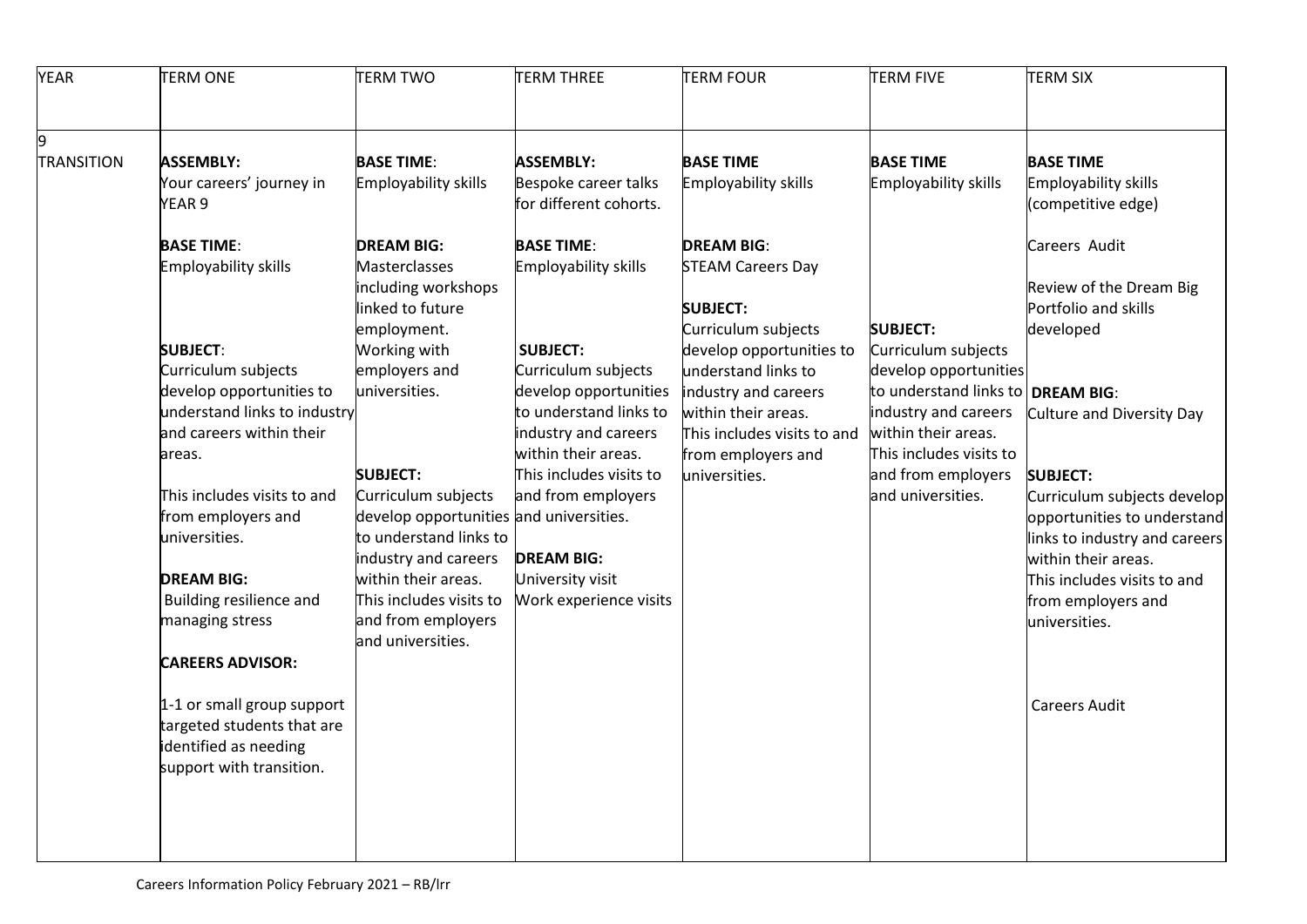| <b>ENCOUNTERS:</b>                                                                                                                                                                                                                                                                                                                                                                                                                                                                                                                                     |  |  |  |
|--------------------------------------------------------------------------------------------------------------------------------------------------------------------------------------------------------------------------------------------------------------------------------------------------------------------------------------------------------------------------------------------------------------------------------------------------------------------------------------------------------------------------------------------------------|--|--|--|
| Across this year SOW should allow opportunities to engage with how the subject links to the world of work and career prospects. This should take place<br>through going beyond the curriculum i.e. trips, visits from employers and universities and opportunities to develop cultural capital and deeper<br>knowledge and understanding of the subject.<br>Throughout the year opportunities shared with students via the weekly Dream Big Challenges, this includes activities linked to different careers<br>(STEMfest), webinars and competitions. |  |  |  |
|                                                                                                                                                                                                                                                                                                                                                                                                                                                                                                                                                        |  |  |  |
|                                                                                                                                                                                                                                                                                                                                                                                                                                                                                                                                                        |  |  |  |
|                                                                                                                                                                                                                                                                                                                                                                                                                                                                                                                                                        |  |  |  |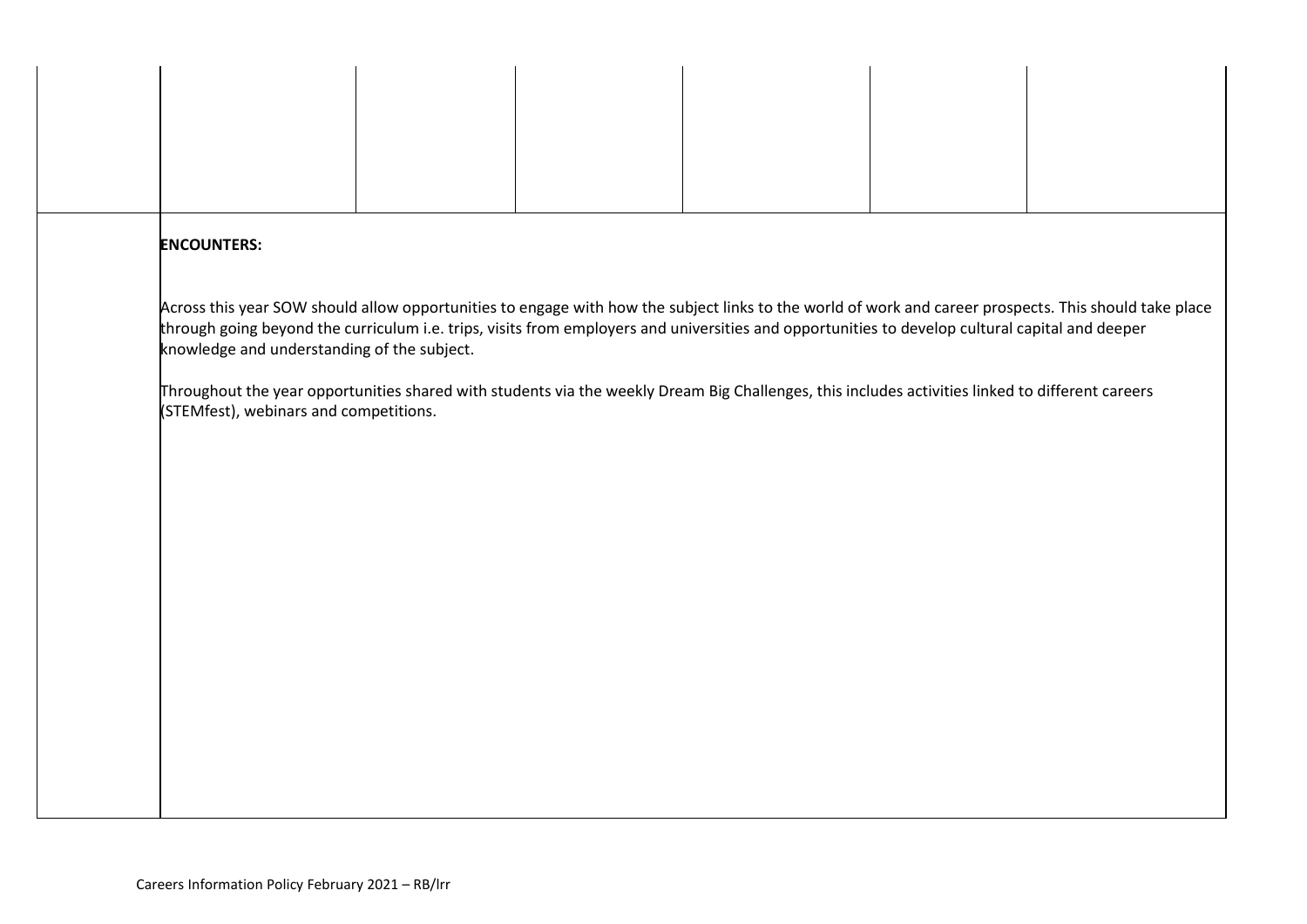| 10             |                                                                                                                                              |                                                                                                                                                  |                                               |                                                 | <b>CAREERS GUIDANCE: WORK EXPERIENCE</b> |                          |  |  |  |
|----------------|----------------------------------------------------------------------------------------------------------------------------------------------|--------------------------------------------------------------------------------------------------------------------------------------------------|-----------------------------------------------|-------------------------------------------------|------------------------------------------|--------------------------|--|--|--|
| <b>MASTERY</b> | <b>ASSEMBLY:</b>                                                                                                                             | <b>PSHE:</b>                                                                                                                                     | <b>CAREERS ADVISOR:</b>                       | <b>DREAM BIG:</b>                               | Careers guidance 1:1 placements.         |                          |  |  |  |
|                | Your careers' journey in                                                                                                                     | Work experience                                                                                                                                  | Careers Advisor at                            | The Apprentice. Students                        | or small group                           |                          |  |  |  |
|                | <b>YEAR 10</b>                                                                                                                               | support.                                                                                                                                         | parent's evening                              | take part in a competition interviews           |                                          |                          |  |  |  |
|                |                                                                                                                                              | Matching aspirations                                                                                                                             | Careers guidance 1:1 or based around          |                                                 |                                          | <b>DREAM BIG:</b>        |  |  |  |
|                | <b>SUBJECT:</b>                                                                                                                              | to placements.                                                                                                                                   | small group interviews. employability skills. |                                                 | <b>ASSEMBLY:</b>                         | taster courses/NSFG KS5  |  |  |  |
|                | Curriculum subjects                                                                                                                          |                                                                                                                                                  |                                               | Students to be referred Working with employers, | Motivational, where                      |                          |  |  |  |
|                | develop opportunities to                                                                                                                     |                                                                                                                                                  | view CL.                                      | local businesses and post                       | do you see yourself                      |                          |  |  |  |
|                | understand links to industry                                                                                                                 |                                                                                                                                                  | Support with securing                         | 16 providers.                                   | this time next year?                     |                          |  |  |  |
|                | and careers within their                                                                                                                     | <b>DREAM BIG:</b>                                                                                                                                | work experience                               |                                                 |                                          | <b>CAREERS GUIDANCE:</b> |  |  |  |
|                | areas.                                                                                                                                       | Understanding                                                                                                                                    | placements.                                   |                                                 |                                          | Careers guidance 1:1     |  |  |  |
|                |                                                                                                                                              | different routes into                                                                                                                            |                                               |                                                 |                                          | interviews               |  |  |  |
|                |                                                                                                                                              | industries i.e.                                                                                                                                  |                                               | <b>CAREERS GUIDANCE:</b>                        |                                          |                          |  |  |  |
|                |                                                                                                                                              | apprenticeships,                                                                                                                                 | <b>DREAM BIG:</b>                             | 1:1 or small group                              |                                          | Review of the Dream Big  |  |  |  |
|                |                                                                                                                                              | school leavers and                                                                                                                               | Working with UCA to                           | interviews.                                     |                                          | Portfolio and skills     |  |  |  |
|                | <b>DREAM BIG:</b>                                                                                                                            | university.                                                                                                                                      | develop an Arts                               | Support with securing                           |                                          | developed                |  |  |  |
|                | Model UN - developing                                                                                                                        |                                                                                                                                                  | project.                                      | work experience                                 |                                          |                          |  |  |  |
|                | skills to work                                                                                                                               |                                                                                                                                                  |                                               | placements.                                     |                                          |                          |  |  |  |
|                | collaboratively and engage                                                                                                                   | <b>WORK EXPERIENCE:</b>                                                                                                                          |                                               |                                                 |                                          |                          |  |  |  |
|                | with real world issues.                                                                                                                      | Bespoke work                                                                                                                                     |                                               |                                                 |                                          |                          |  |  |  |
|                |                                                                                                                                              | experience offered                                                                                                                               |                                               |                                                 |                                          |                          |  |  |  |
|                | <b>CAREERS ADVISOR:</b>                                                                                                                      | through Northfleet                                                                                                                               |                                               |                                                 |                                          |                          |  |  |  |
|                |                                                                                                                                              | Angels and local                                                                                                                                 |                                               |                                                 |                                          |                          |  |  |  |
|                | 1-1 or small group support                                                                                                                   | businesses.                                                                                                                                      |                                               |                                                 |                                          |                          |  |  |  |
|                | targeted particular groups                                                                                                                   |                                                                                                                                                  |                                               |                                                 |                                          |                          |  |  |  |
|                | .e. SEN/ PPG/ HAP                                                                                                                            |                                                                                                                                                  |                                               |                                                 |                                          |                          |  |  |  |
|                |                                                                                                                                              |                                                                                                                                                  |                                               |                                                 |                                          |                          |  |  |  |
|                |                                                                                                                                              |                                                                                                                                                  |                                               |                                                 |                                          |                          |  |  |  |
|                |                                                                                                                                              |                                                                                                                                                  |                                               |                                                 |                                          |                          |  |  |  |
|                |                                                                                                                                              |                                                                                                                                                  |                                               |                                                 |                                          |                          |  |  |  |
|                |                                                                                                                                              |                                                                                                                                                  |                                               |                                                 |                                          |                          |  |  |  |
|                | <b>ENCOUNTERS:</b>                                                                                                                           |                                                                                                                                                  |                                               |                                                 |                                          |                          |  |  |  |
|                |                                                                                                                                              |                                                                                                                                                  |                                               |                                                 |                                          |                          |  |  |  |
|                |                                                                                                                                              | Throughout the year opportunities shared with students via the weekly Dream Big Challenges, this includes activities linked to different careers |                                               |                                                 |                                          |                          |  |  |  |
|                |                                                                                                                                              | (STEMfest), work experience placements and webinars.                                                                                             |                                               |                                                 |                                          |                          |  |  |  |
|                | Subject leaders to provide cultural capital challenges to increase understanding of subjects and allow students to go beyond the curriculum. |                                                                                                                                                  |                                               |                                                 |                                          |                          |  |  |  |
|                |                                                                                                                                              |                                                                                                                                                  |                                               |                                                 |                                          |                          |  |  |  |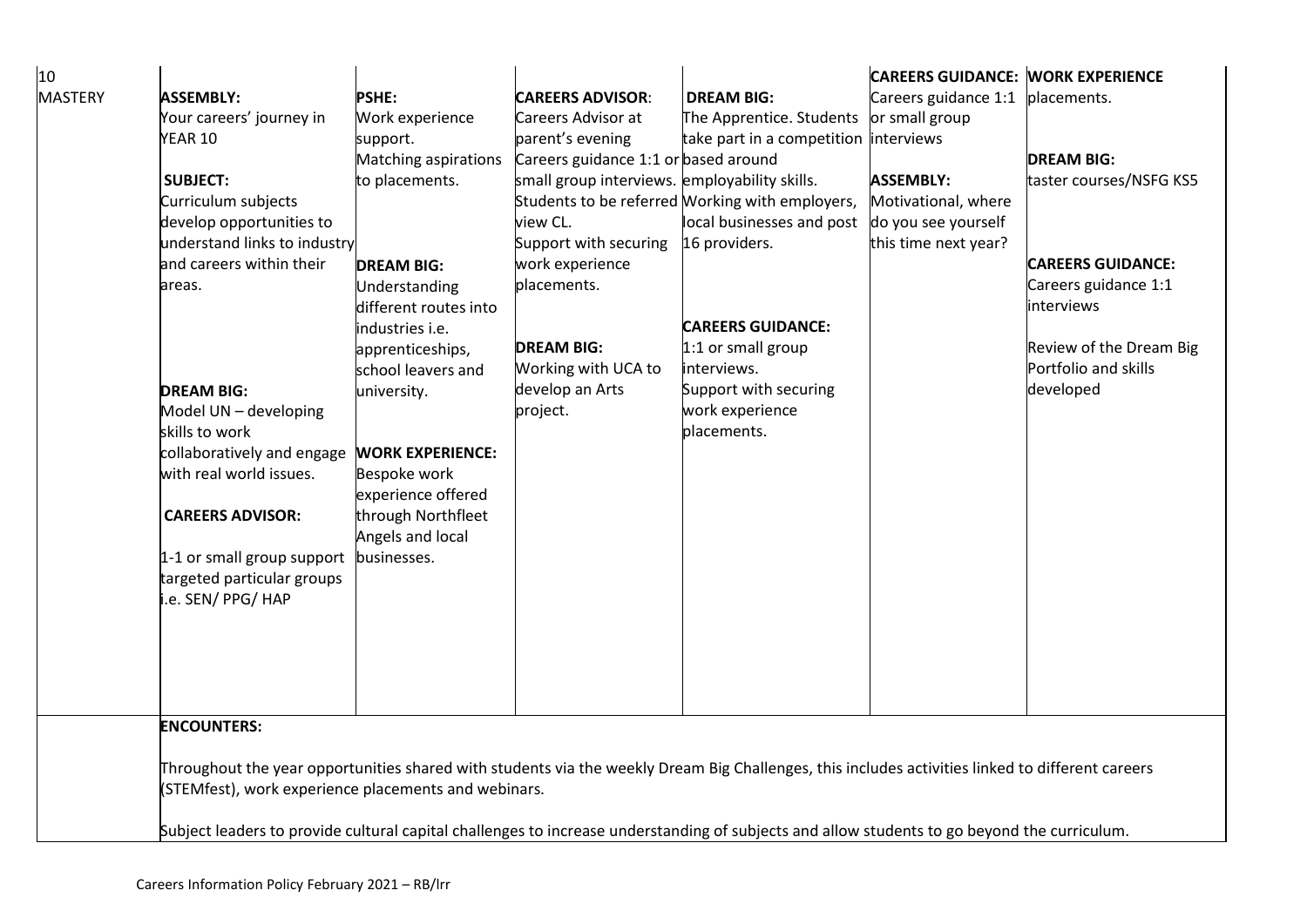| 11             |                                                                                                                                                      |                                                                                                                                                  |                             |                         |  |  |  |  |  |
|----------------|------------------------------------------------------------------------------------------------------------------------------------------------------|--------------------------------------------------------------------------------------------------------------------------------------------------|-----------------------------|-------------------------|--|--|--|--|--|
| <b>MASTERY</b> | <b>ASSEMBLY:</b>                                                                                                                                     | <b>PSHE:</b>                                                                                                                                     | <b>ASSEMBLY</b>             | <b>DREAM BIG:</b>       |  |  |  |  |  |
|                | Your careers' journey in                                                                                                                             | CV development/                                                                                                                                  | Post 16 applications        | Stress management and   |  |  |  |  |  |
|                | YEAR 11                                                                                                                                              | personal statements/                                                                                                                             |                             | work life balance, NCS  |  |  |  |  |  |
|                |                                                                                                                                                      | nest steps.                                                                                                                                      |                             |                         |  |  |  |  |  |
|                | <b>CAREERS ADVISOR:</b>                                                                                                                              |                                                                                                                                                  | <b>CAREERS ADVISOR:</b>     |                         |  |  |  |  |  |
|                | Careers advisor at parents                                                                                                                           | Local employers to                                                                                                                               | Continued 1:1 or small      | <b>CAREERS ADVISOR:</b> |  |  |  |  |  |
|                | evening                                                                                                                                              | support with mock                                                                                                                                | group interviews.           |                         |  |  |  |  |  |
|                |                                                                                                                                                      | interviews.                                                                                                                                      | Continuation of             | Continued 1:1 or small  |  |  |  |  |  |
|                | Continued targeted 1:1 or                                                                                                                            |                                                                                                                                                  | package of support for      | group interviews.       |  |  |  |  |  |
|                | small group career                                                                                                                                   | <b>DREAM BIG:</b>                                                                                                                                | NEETS.                      | Package of support for  |  |  |  |  |  |
|                | guidance                                                                                                                                             | Careers journeys -                                                                                                                               |                             | NEETS.                  |  |  |  |  |  |
|                |                                                                                                                                                      | what pathways are                                                                                                                                |                             |                         |  |  |  |  |  |
|                | <b>DREAM BIG:</b>                                                                                                                                    | available?                                                                                                                                       | <b>DREAM BIG:</b>           |                         |  |  |  |  |  |
|                | Introduction to the Sixth                                                                                                                            |                                                                                                                                                  | <b>Employability skills</b> |                         |  |  |  |  |  |
|                | Form at NSfG.                                                                                                                                        | <b>CAREERS ADVISOR:</b>                                                                                                                          | Core Study                  |                         |  |  |  |  |  |
|                |                                                                                                                                                      | Early identification                                                                                                                             |                             |                         |  |  |  |  |  |
|                | <b>SUBJECT:</b>                                                                                                                                      | and support with                                                                                                                                 |                             |                         |  |  |  |  |  |
|                | Curriculum subjects                                                                                                                                  | NEETS.                                                                                                                                           |                             |                         |  |  |  |  |  |
|                | develop opportunities to                                                                                                                             |                                                                                                                                                  |                             |                         |  |  |  |  |  |
|                | understand links to industry                                                                                                                         |                                                                                                                                                  |                             |                         |  |  |  |  |  |
|                | and careers within their                                                                                                                             |                                                                                                                                                  |                             |                         |  |  |  |  |  |
|                | areas.                                                                                                                                               |                                                                                                                                                  |                             |                         |  |  |  |  |  |
|                |                                                                                                                                                      |                                                                                                                                                  |                             |                         |  |  |  |  |  |
|                |                                                                                                                                                      |                                                                                                                                                  |                             |                         |  |  |  |  |  |
|                | <b>ENCOUNTERS:</b>                                                                                                                                   |                                                                                                                                                  |                             |                         |  |  |  |  |  |
|                |                                                                                                                                                      |                                                                                                                                                  |                             |                         |  |  |  |  |  |
|                |                                                                                                                                                      | Throughout the year opportunities shared with students via the weekly Dream Big Challenges, this includes activities linked to different careers |                             |                         |  |  |  |  |  |
|                | (STEMfest), work experience placements and webinars. There is a particular focus on Next Steps.                                                      |                                                                                                                                                  |                             |                         |  |  |  |  |  |
|                | Subject leaders to provide cultural capital challenges to increase understanding of subjects and allow students to go beyond the curriculum. Many of |                                                                                                                                                  |                             |                         |  |  |  |  |  |
|                | these will be linked to studying these subjects at the next level and encouraging the students to become independent learners and researchers.       |                                                                                                                                                  |                             |                         |  |  |  |  |  |